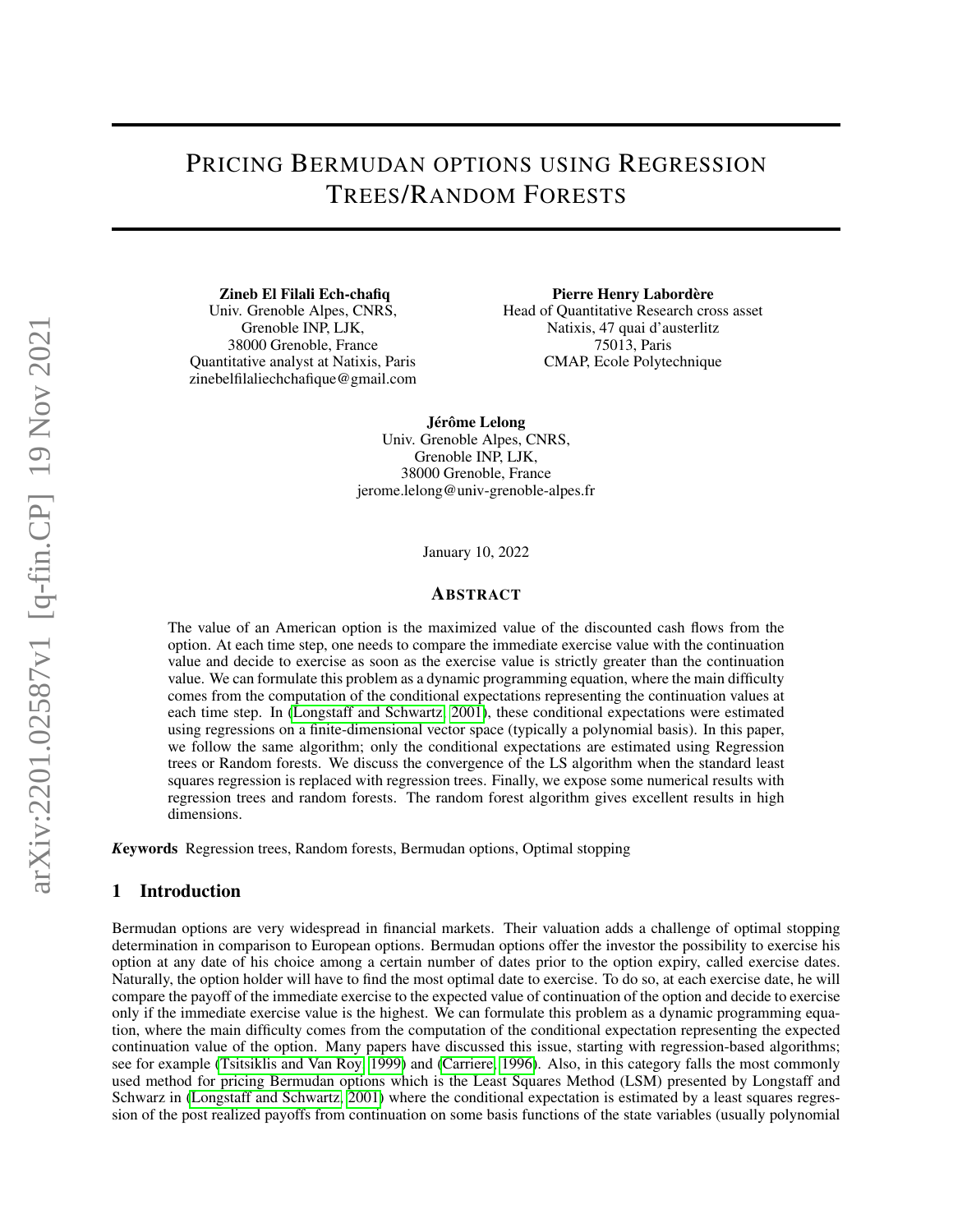functions). Another class of algorithms focuses on quantization approaches, see for example [\(Bally et al., 2005\)](#page-20-3). The algorithm consists in computing the conditional expectations by projecting the diffusion on some optimal grid. We also have a class of duality based methods that give an upper bound on the option value for a given exercise policy by adding a quantity that penalizes the incorrect exercise decisions made by the sub-optimal policy, see for example [\(Rogers, 2002\)](#page-20-4), [\(Andersen and Broadie, 2004\)](#page-20-5) and [\(Lelong, 2018\)](#page-20-6). The last class of algorithms is based on machine learning techniques. For example, using Neural networks to estimate the continuation values in [\(Kohler et al., 2010\)](#page-20-7) or more recently in [\(Lapeyre and Lelong, 2021\)](#page-20-8), or using Gaussian process regression as in [\(Ludkovski, 2018\)](#page-20-9). Our solution falls in this last category of algorithms. We examine Bermudan options' prices when the continuation values' estimation is done using regression trees or random forests.

Let X, Y be two random variables with vales in  $[0, 1]^d$  and R respectively. A regression tree approximates the conditional expectation  $\mathbb{E}[Y/X]$  with a piecewise constant function. The tree is built recursively, generating a sequence of partitions of  $[0,1]^d$  that are finer and finer. The approximation value on each set in the partition can be seen as a terminal leaf of the tree. This algorithm is very simple and efficient. However, it can easily over-fit the data, which results in high generalization errors. To solve this issue, we use ensemble methods to aggregate multiple trees, which means that we create multiple trees and then combine them to produce improved results. We suggest using random forests (see [\(Breiman, 2001\)](#page-20-10)). This method consists in averaging a combination of trees where each tree depends on a random vector sampled independently and identically for each tree in the forest. This vector will allow to differentiate the trees in the random forest and can be chosen in different ways. For example, one can draw for each tree a sub-sample of training from the global training data without replacement (this method is called bagging and is thoroughly studied in [\(Breiman, 1999\)](#page-20-11)). A second method is random split selection, where at each node, the split is selected at random from among the K best splits, see [\(Dietterich, 2000\)](#page-20-12). Other methods for aggregating regression trees into random forests can be found in the literature, see for example [\(Breiman, 2001\)](#page-20-10) or [\(Ho, 1998\)](#page-20-13).

The structure of the paper will be as follows. First, we present the regression trees algorithm and the algorithm of least squares using regression trees. Then, we proceed to present some convergence results for regression trees and study the convergence of the LS algorithm when regression trees are used to estimate the continuation values. Then, we briefly talk about Random Forests before we finally study some numerical examples.

# <span id="page-1-1"></span>2 Regression trees

Let X be a r.v with values in  $[0, 1]^d$  and Y a real-valued r.v. We want to approach the conditional expectation  $\mathbb{E}[Y/X]$ . Throughout this paper, we will consider for computational convenience that X has a density  $f_X$ in  $[0,1]^d$  w.r.t the Lebesgue measure. So,  $\forall a \in [0,1]^d$ ,  $\mathbb{P}(X = a) = 0$ . We assume given a training sample  $D_M = \{(X_1, Y_1), \ldots, (X_M, Y_M) \in [0,1]^d \times \mathbb{R}\}$  where the  $(X_i, Y_i)$ 's are i.i.d random variables following the law of  $(X, Y)$ . An approximation using a regression tree consists in writing the conditional expectation as a piecewise constant function of X. Each domain where the function is constant can be seen as a terminal leaf of a tree. Formally, let us first consider the one-dimensional case  $(d = 1)$  and let

$$
\tilde{f}(x) = \begin{cases} Y_R, \ \forall x > x^* \\ Y_L, \ \forall x \leq x^* \end{cases}
$$

where  $x^*$ ,  $Y_R$  and  $Y_L$  are chosen as follows: with probability  $0 < 1 - q < 1$  the parameters are chosen to minimize  $\frac{1}{M}\sum_{i=1}^{M}(\tilde{f}(X_i)-Y_i)^2$  and with probability q, the threshold  $x^*$  is the midpoint and we only minimize over  $Y_L$  and  $Y_R$ . We made the choice of taking the midpoint from time to time only for technical reasons. in fact, this choice simplifies some mathematical demonstrations. Either we take the midpoint or optimise over  $x^*$ , we can express the optimal  $Y_L$ and  $Y_R$  as a function of  $x^*$  as follows:

<span id="page-1-0"></span>
$$
Y_R = \frac{\sum_{i=1}^{M} Y_i \mathbb{1}_{\{X_i > x^*\}}}{\sum_{i=1}^{M} \mathbb{1}_{\{X_i > x^*\}}}
$$
  
\n
$$
Y_L = \frac{\sum_{i=1}^{M} Y_i \mathbb{1}_{\{X_i \le x^*\}}}{\sum_{i=1}^{M} \mathbb{1}_{\{X_i \le x^*\}}}
$$
\n(1)

As a matter of fact,  $Y_R, Y_L$  are solution to the problem

$$
\inf_{y,y'} \sum_{i=1}^M (y_i - (y \mathbb{1}_{\{X_i > x^*\}} + y' \mathbb{1}_{\{X_i \le x^*\}}))^{2}.
$$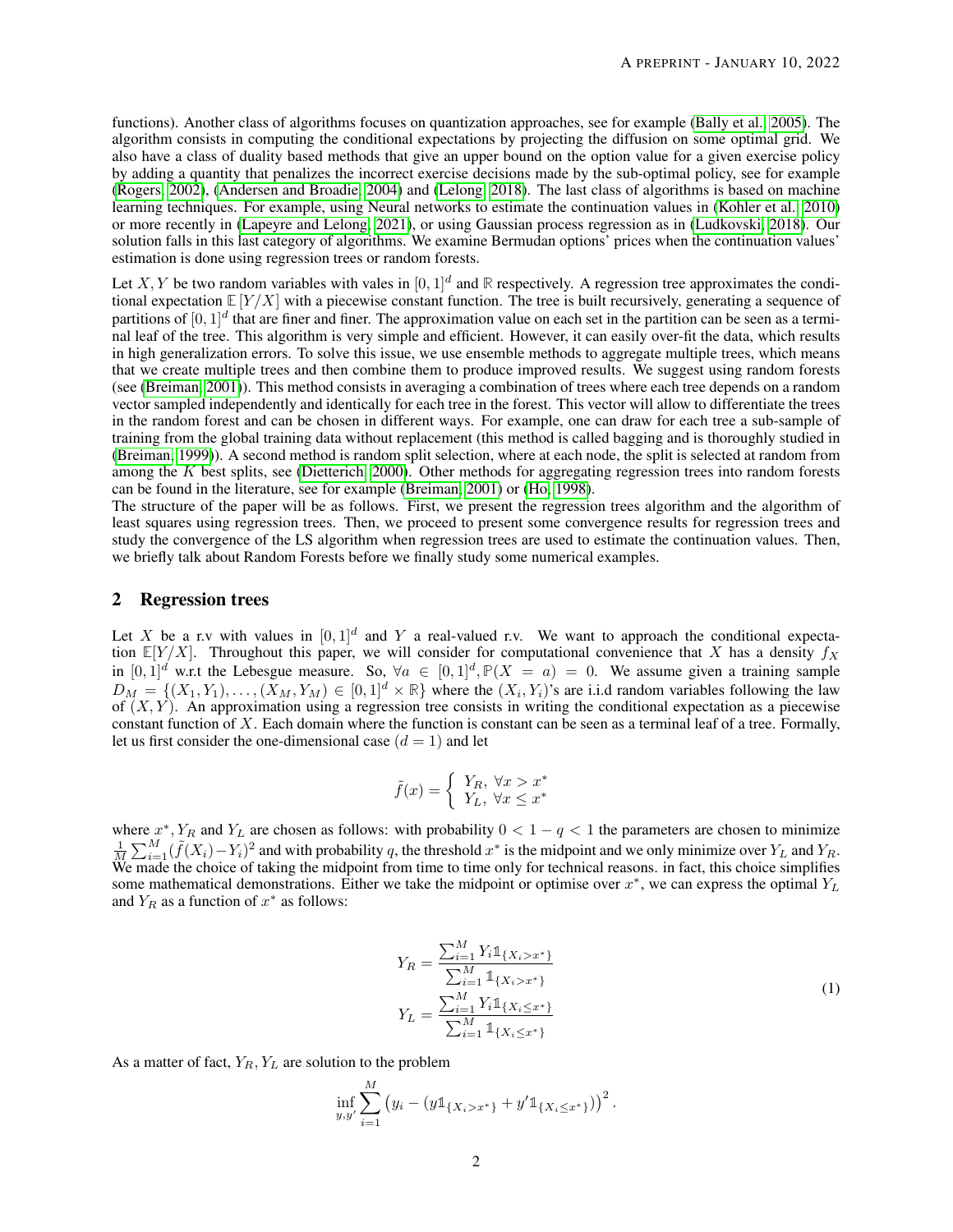Once the threshold  $x^*$  is determined, we split the samples into two groups following the sign of  $X_i - x^*$  and repeat the process for each group. We stop the process if introducing a new leaf does not improve the MSE or when enough iterations have been made. In the end, we have a tree that approximates the conditional expectation with a piecewise constant function. The regression trees are an algorithmic tool to find an adapted partition and the corresponding weights of this piecewise constant function.

In the multi-dimensional case, we choose the direction (the index along which the optimization is performed) uniformly for each new split. Then, the process is iterated as in the one-dimensional case. We denote the resulting tree by  $\hat{\mathcal{T}}_p^M : [0,1]^d \to \mathbb{R}$  where p represents the depth of the tree, i.e., the number of iterations done in the process of optimization. A tree of depth  $p$  has  $2^p$  leaves

When the size of the training data is infinite, Equation [\(1\)](#page-1-0) writes

$$
\left\{\begin{array}{ll} Y_R &= \mathbb{E}\left[Y/X > x^* \right] \\ Y_L &= \mathbb{E}\left[Y/X \leq x^* \right] \end{array}\right.
$$

and the optimisation problem writes  $\inf_{x^*} \mathbb{E} \left[ (\tilde{f}(X) - Y)^2 \right]$ . In this case we obtain the regression tree  $\mathcal{T}_p(X)$ .

## 3 LS algorithm with regression trees

## <span id="page-2-0"></span>3.1 Notation

For  $p \in \mathbb{N}$ , let  $\left(\prod_{j=1}^d \left[a_p^{i-1}(j), a_p^i(j)\right)\right)$ be a partition of  $[0, 1]^d$  with p elements. We write

$$
[a_p^{i-1}, a_p^i) := \prod_{j=1}^d [a_p^{i-1}(j), a_p^i(j))
$$

and

$$
\alpha_p^i = \mathbb{E}\left[Y/X \in \left[a_p^{i-1}, a_p^i\right)\right].
$$

The regression tree  $\mathcal{T}_p(X)$  can be written as follows

$$
\mathcal{T}_p(X) = \sum_{i=1}^{2^p} \alpha_p^i \mathbb{1}_{\{X \in \prod_{j=1}^d [a_p^i(j) - a_p^{i-1}(j))\}}
$$

with  $([a_p^{i-1}, a_p^i)_{1 \leq i \leq 2^p}$  forming a partition of  $[0, 1]^d$ .

 ${\bf Remark 3.1.}$  In the following, when there is no confusion we will continue to simply write  $\mathcal{T}_p(X)$  respectively  $\hat{\mathcal{T}}_p^M(X)$ , *otherwise we write*  $\mathcal{T}_p(X, \theta^p)$ , respectively  $\hat{\mathcal{T}}_p^M(X, \hat{\theta}^{p,M})$  where  $\theta^p = (a_p^0, \dots, a_p^{2^p}) \in ([0,1]^d)^{2^p+1}$  and  $\hat{\theta}^{p,M} =$  $(a_p^{0,M}, \ldots, a_p^{2^p,M}) \in ([0,1]^d)^{2^p+1}.$ 

## 3.2 Description of the algorithm

Let T be a fixed maturity, and consider the filtered probability space  $(\Omega, \mathcal{F}, (\mathcal{F}_t)_{0\leq t\leq T}, \mathbb{P})$  where  $\mathbb P$  is the risk neutral measure. Consider a Bermudan option that can be exercised at dates  $0 = t_0 < \overline{t_1} < t_2 < \ldots < t_N = T$ . When exercised at time  $t_j$ , the option's discounted payoff is given by  $Z_{t_j} = h_j(X_{t_j})$  with  $(X_{t_j})_j$  being an adapted Markov process taking values in  $\mathbb{R}^d$ . The discounted value  $(U_j)_{0 \le j \le N}$  of this option is given by

$$
U_{t_j} = \sup_{\tau \in \mathcal{T}_{t_j}, T} \mathbb{E}\left[Z_{\tau}/\mathcal{F}_{t_j}\right].
$$
 (2)

Using the Snell envelope theory, we can know that  $U$  solves the dynamic programming equation

$$
\begin{cases}\nU_{t_N} &= Z_{t_N} \\
U_{t_j} &= \max\left(Z_{t_j}, \mathbb{E}\left[U_{t_{j+1}}/\mathcal{F}_{t_j}\right]\right) \text{ for } 1 \le j \le N-1.\n\end{cases}
$$
\n(3)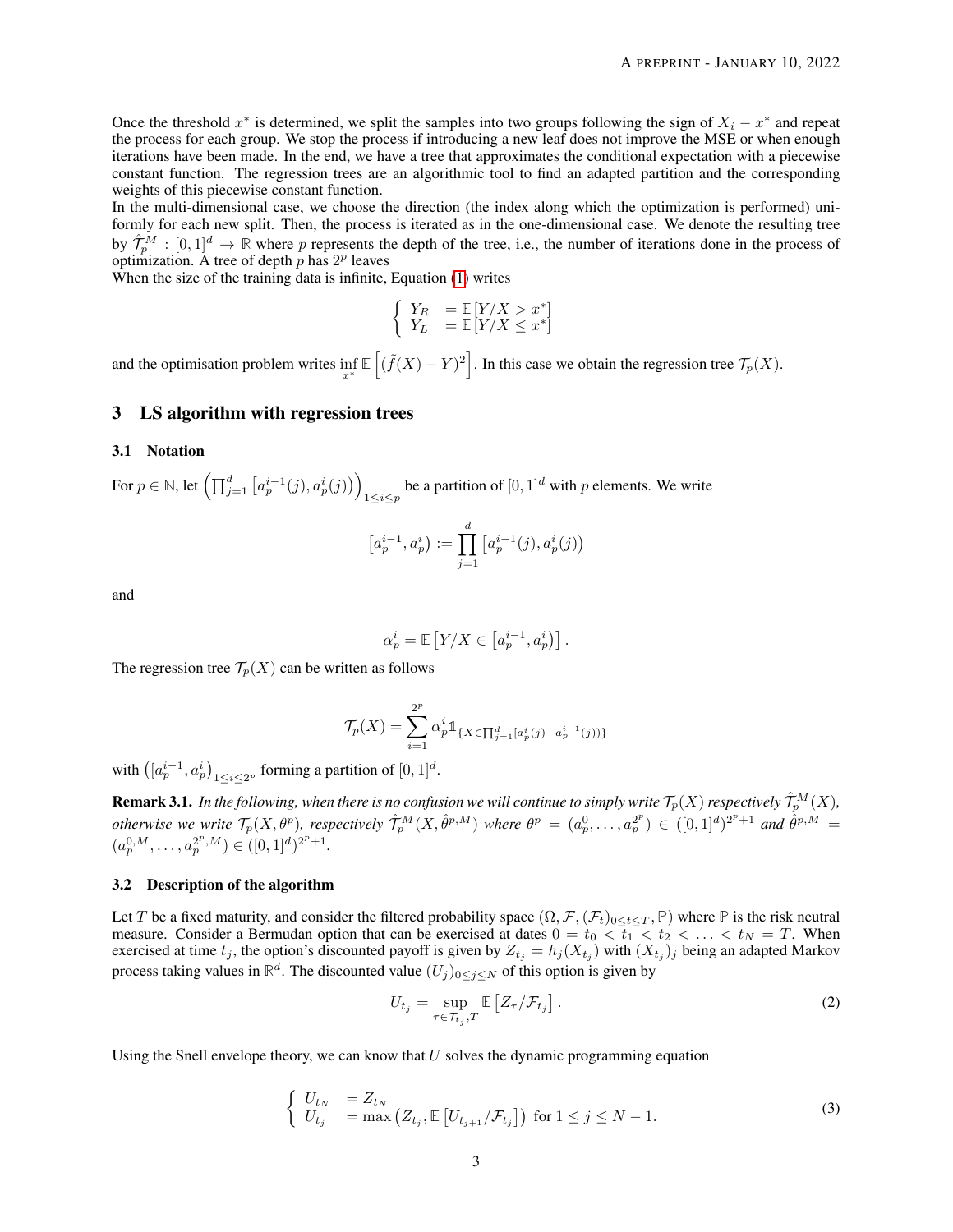This equation can be rewritten in terms of optimal policy as follows

$$
\begin{cases}\n\tau_N &= t_N = T \\
\tau_j &= t_j \mathbb{1}_{\{Z_{t_j} \ge \mathbb{E}[Z_{\tau_{j+1}}/\mathcal{F}_{t_j}]\}} + \tau_{j+1} \mathbb{1}_{\{Z_{t_j} < \mathbb{E}[Z_{\tau_{j+1}}/\mathcal{F}_{t_j}]\}} \text{ for } 1 \le j \le N - 1\n\end{cases} \tag{4}
$$

where  $\tau_j$  is the smallest optimal stopping time after  $t_j$ . As we are in a Markovian setting, we can write  $\mathbb{E}\left[Z\tau_{j+1}/\mathcal{F}_{t_j}\right] = \mathbb{E}\left[Z_{\tau_{j+1}}/X_{t_j}\right]$ . The main difficulty in solving this equation comes from the computation of the continuation value  $\mathbb{E}\left[Z_{\tau_{j+1}}/X_{t_j}\right]$ . In the Least Squares approach presented by [\(Longstaff and Schwartz, 2001\)](#page-20-0), this conditional expectation is estimated by a linear regression on a countable set of basis functions of  $X_{t_j}$ . In our approach, we suggest to estimate it using a regression Tree of depth p,  $\mathcal{T}_p^j$ . The algorithm solves for the following policy

$$
\begin{cases} \tau_N^p = t_N = T \\ \tau_j^p = t_j \mathbb{1}_{\{Z_{t_j} \ge \tau_j^j(X_{t_j})\}} + \tau_{j+1} \mathbb{1}_{\{Z_{t_j} < \tau_j^j(X_{t_j})\}} \text{ for } 1 \le j \le N - 1. \end{cases} \tag{5}
$$

We sample M paths of the model  $X_{t_0}^{(m)}, \ldots, X_{t_N}^{(m)}$  along with the corresponding payoff paths  $Z_{t_0}^{(m)}, \ldots, Z_{t_N}^{(m)}$ ,  $m =$ 1, ..., M. For each path we compute the conditional expectations  $\mathbb{E}[Z_{\tau_{j+1}}/X_{t_j}]$  for  $j = 1, ..., N-1$  and we deduce the  $\tau_j$ 's. The final approximation of the optimal policy, in which the truncated expansion is computed using a Monte Carlo approximation is given by the following equation

$$
\begin{cases}\n\hat{\tau}_N^{p,(m)} = t_N = T \\
\hat{\tau}_j^{p,(m)} = t_j \mathbb{1}_{\left\{Z_{t_j}^{(m)} \geq \hat{\mathcal{T}}_p^{j,M}(X_{t_j}^{(m)})\right\}} + \hat{\tau}_{j+1}^{(m)} \mathbb{1}_{\left\{Z_{t_j}^{(m)} < \hat{\mathcal{T}}_p^{j,M}(X_{t_j}^{(m)})\right\}} \text{ for } 1 \leq j \leq N - 1.\n\end{cases} \tag{6}
$$

Finally, the time-0 price of the option is approximated by

$$
U_0^{p,M} = \max\left(Z_0, \frac{1}{M} \sum_{m=1}^M Z_{\hat{\tau}_1^{p,(m)}}^{(m)}\right).
$$
 (7)

# 4 Convergence of the algorithm

#### 4.1 Notation

Note that the paths  $\tau_1^{p,(m)}, \ldots, \tau_N^{p,(m)}$  for  $m = 1, \ldots, M$  are identically distributed but not independent. In fact, the estimation of  $\mathcal{T}_{p}^{j}(X_{t_j})$  uses all the paths. For each time step j, let  $\theta_j^p = (a_{0,j}^p, \dots, a_{2^p,j}^p)$  be the coefficients of the tree  $\mathcal{T}_p^j$  and  $\hat{\theta}_j^{p,M} = (\hat{a}_{0,j}^{p,M}, \dots \hat{a}_{2^p,j}^{p,M})$  the coefficients of the tree  $\hat{\mathcal{T}}_p^{j,M}$ . Following the notation of [\(Clément et al., 2002\)](#page-20-14), we introduce the vector  $\vartheta$  of the coefficients of the successive expansions  $\vartheta^p = (\theta_0^p, \dots, \theta_{N-1}^p)$  and its Monte Carlo counterpart  $\hat{\vartheta}^{p,M} = (\hat{\theta}_0^{p,M}, \dots, \hat{\theta}_{N-1}^{p,M}).$ 

Let  $t^p = (t_0^p, \ldots, t_{N-1}^p) \in ([0,1]^d)^{2^p+1}$  be a deterministic parameter,  $z = (z_1, \ldots, z_N) \in \mathbb{R}^N$  and  $x =$  $(x_1, \ldots, x_N) \in ([0, 1]^d)^N$  be deterministic vectors. We define the vector field  $F = F_1, \ldots, F_N$  by

$$
\begin{cases}\nF_N(t^p, z, x) &= z_N \\
F_j(t^p, z, x) &= z_j \mathbb{1}_{\{z_j \ge \mathcal{T}_p(x_j, t_j^p)\}} + F_{j+1}(t^p, z, x) \mathbb{1}_{\{z_j < \mathcal{T}(x_j, t_j^p)\}}, \text{ for } 1 \le j \le N - 1.\n\end{cases}
$$

 $F_j(t^p, z, x)$  only depends on  $t^p_j, \ldots, t^p_{N-1}$  and not on the first  $j-1$  components of  $t^p$ . Moreover,

$$
F_j(\vartheta^p, Z, X) = Z_{\tau_j^p},
$$
  

$$
F_j(\hat{\vartheta}^{p,M}, Z^{(m)}, X^{(m)} = Z_{\hat{\tau}_j^{p,(m)}}^{(m)}.
$$

Moreover, we clearly have that for all  $t^p \in ([0, 1]^d)^{2^p}$ :

<span id="page-3-0"></span>
$$
|F_j(t^p, Z, X)| \le \max_{k \ge j} |Z_{t_k}|. \tag{8}
$$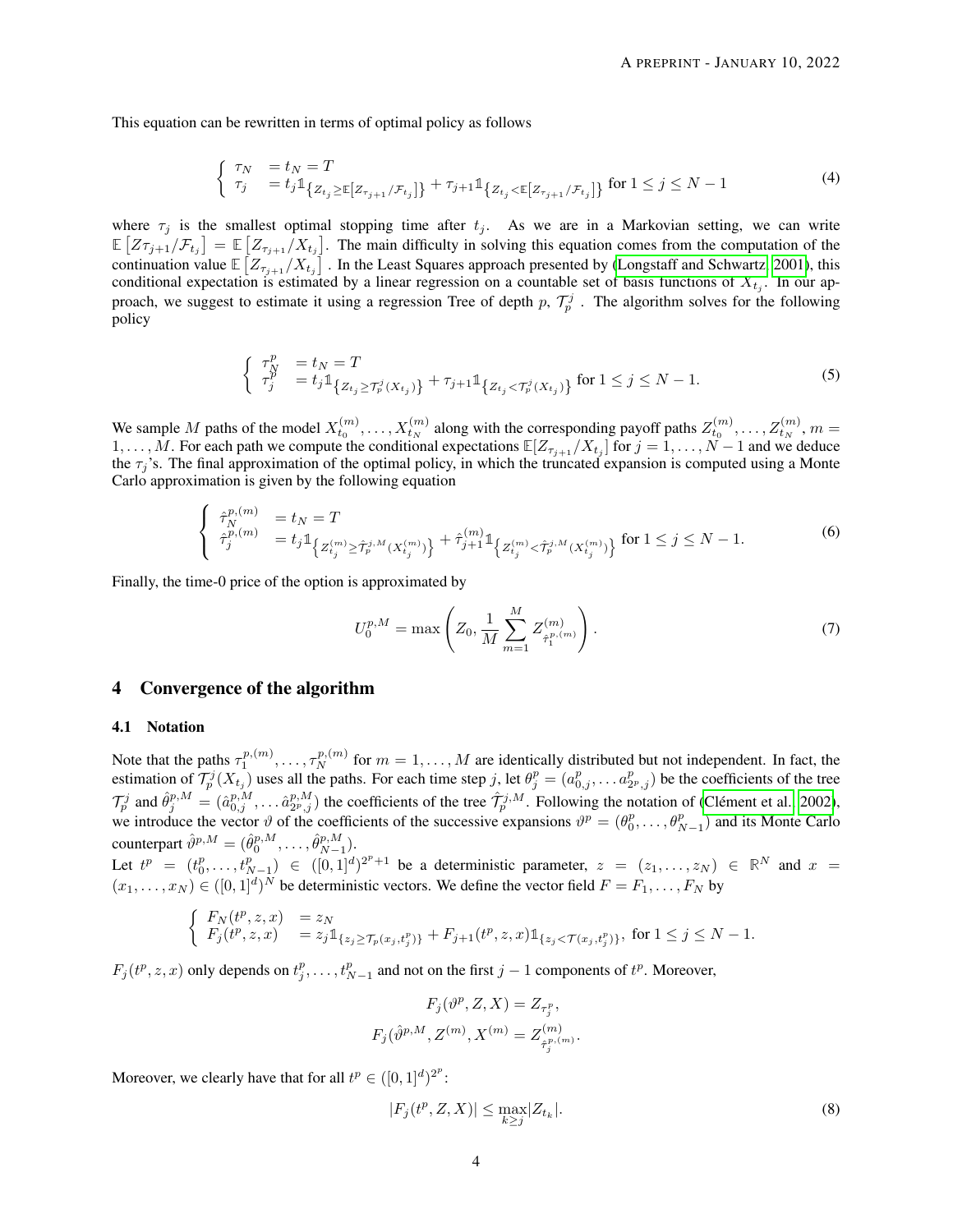# 4.2 Convergence of the conditional expectations

# 4.2.1 Some preliminary results

We define

$$
J_p\left(a_p^0,\ldots,a_p^p\right) := \mathbb{E}\left[\left|\sum_{i=1}^p \alpha_p^{i} 1\!\!1_{\{X \in \left[a_p^{i-1} - a_p^{i}\right)\}} - \mathbb{E}\left[Y/X\right]\right|^2\right].
$$

<span id="page-4-0"></span>**Lemma 4.1.** Let X be a r.v with a density  $h_X$  w.r.t to the Lebesgue measure on  $[0,1]^d$  and Y be a real valued square integrable random variable. Let  $\left(\left(\left[a_p^{i-1},a_p^i\right)\right)_{1\leq i\leq p}\right)$ *be a sequence of partitions of*  $[0,1]^d$  *such that*  $\lim_{p \to \infty} \max_{1 \le i \le p} \max_{1 \le j \le d} |a_p^i(j) - a_p^{i-1}(j)| = 0$ . Then,

$$
\lim_{p \to \infty} J_p\left(a_p^0, \ldots, a_p^p\right) = 0.
$$

*Proof.* Consider the function

$$
f: [0,1]^d \to \mathbb{R}
$$

$$
x \mapsto \mathbb{E}[Y/X = x]
$$

and define a piecewise constant approximation of  $f$ 

$$
x \mapsto f^{(p)}(x) = \sum_{i=1}^{p} \left( \frac{1}{\mu\left( \left[ a_p^{i-1}, a_p^i \right] \right)} \int_{\left[ a_p^{i-1}, a_p^i \right]} f(s) ds \right) \mathbb{1}_{\left\{ x \in \left[ a_p^{i-1}, a_p^i \right) \right\}}
$$

$$
= \sum_{i=1}^{p} \alpha_p^i \mathbb{1}_{\left\{ x \in \left[ a_p^{i-1}, a_p^i \right) \right\}}
$$

with  $\mu$  the Lebesgue measure. First, we consider that f is continuous on  $[0,1]^d$ . Then, it is uniformly continuous on the compact set  $[0, 1]^d$ . So,

$$
\forall \epsilon > 0, \exists \eta > 0 \text{ s.t } \forall x, y \text{ s.t } |x - y| < \eta, |f(x) - f(y)| < \epsilon
$$

Let  $\epsilon > 0$  and  $\eta > 0$  satisfying the above condition. For a large enough p

$$
\max_{1 \le i \le p} \max_{1 \le j \le d} |a_p^i(j) - a_p^{i-1}(j)| < \sqrt{\frac{\eta}{d}}.
$$

So,

$$
\forall 1 \le i \le p, \ \left| a_p^{i-1} - a_p^i \right| = \sum_{j=1}^d \left| a_p^i(j) - a_p^{i-1}(j) \right|^2 < \eta.
$$

Then,

$$
\mathbb{E}\left[\left|f(X) - f^{(p)}(X)\right|^2\right] = \int_{[0,1]^d} \left|f(x) - f^{(p)}(x)\right|^2 h_X(x) dx
$$
  
\n
$$
= \sum_{i=1}^p \int_{[a_p^{i-1}, a_p^i]} \left|f(x) - \frac{1}{\mu([a_p^{i-1}, a_p^i])} \int_{[a_p^{i-1}, a_p^i]} f(s) ds\right|^2 h_X(x) dx
$$
  
\n
$$
\leq \sum_{i=1}^p \int_{[a_p^{i-1}, a_p^i]} \frac{1}{\mu([a_p^{i-1}, a_p^i])} \int_{[a_p^{i-1}, a_p^i]} |f(x) - f(s)|^2 ds h_X(x) dx
$$
  
\n
$$
\leq \sum_{i=1}^p \int_{[a_p^{i-1}, a_p^i]} \epsilon^2 h_X(x) dx \leq \epsilon^2.
$$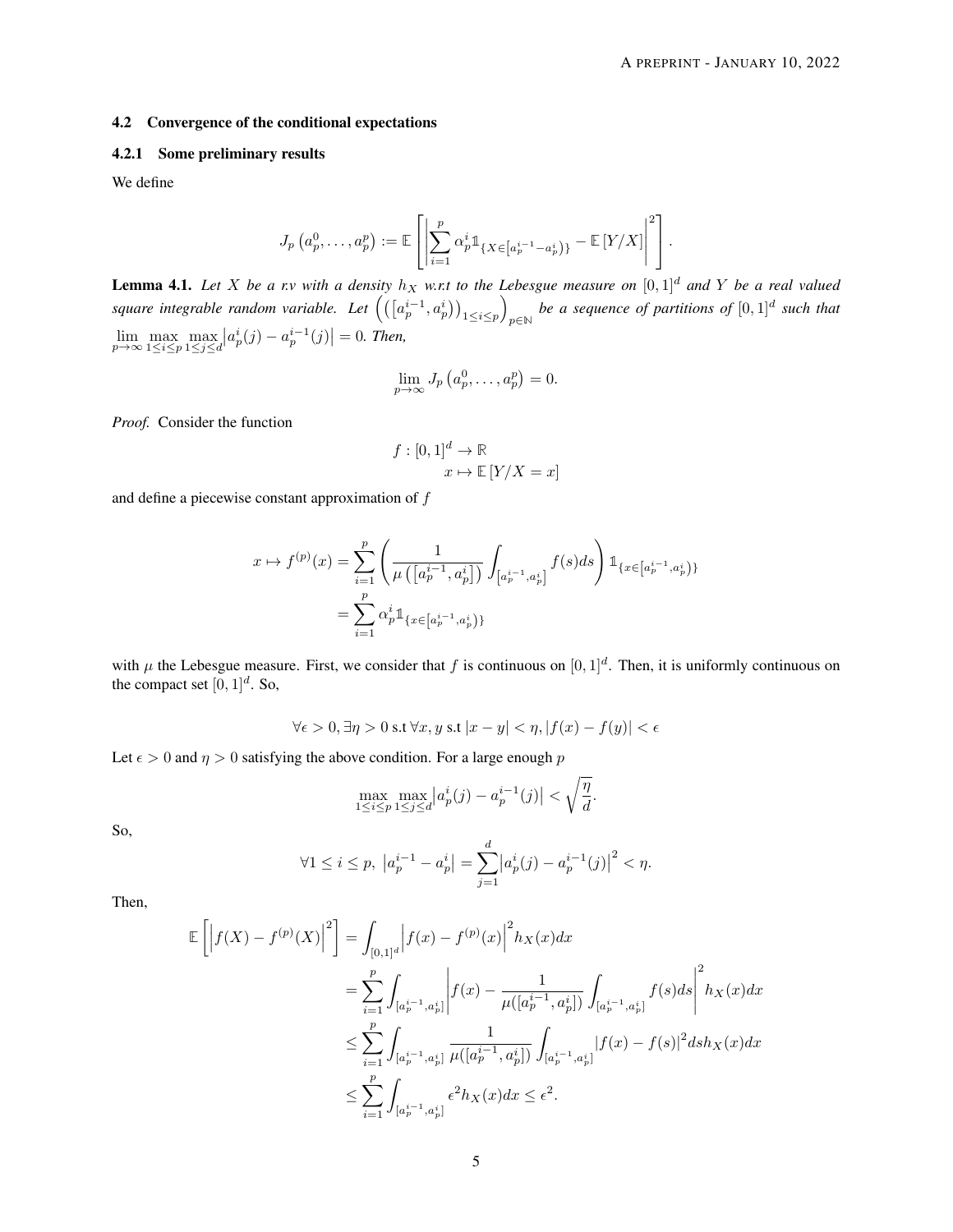Finally,

$$
\lim_{p \to \infty} \int_{[0,1]^d} \Big| f(x) - f^{(p)}(x) \Big|^2 dx = 0.
$$

The set of continuous functions on  $[0,1]^d$  being dense in  $\mathbb{L}^2([0,1]^d)$ , the result still holds without the continuity assumption, which ends the proof.  $\Box$ 

## <span id="page-5-0"></span>Theorem 4.2.

$$
\lim_{p \to \infty} \mathbb{E}\left[ \left| \mathcal{T}_p(X) - \mathbb{E}[Y/X] \right|^2 \right] = 0.
$$

*Proof.* For all  $1 \leq j \leq d$ 

$$
\label{eq:4.10} \begin{split} &\mathbb{E}\left[\max_{1\leq i\leq 2^p}\left|a_p^i(j)-a_p^{i-1}(j)\right|\right]\\ &\leq \frac{1}{d}\left[q\frac{1}{2}\mathbb{E}\left[\max_{1\leq i\leq 2^{p-1}}\left|a_{p-1}^i(j)-a_{p-1}^{i-1}(j)\right|\right] +(1-q)\mathbb{E}\left[\max_{1\leq i\leq 2^{p-1}}\left|a_{p-1}^i(j)-a_{p-1}^{i-1}(j)\right|\right]\right]\\ &+\frac{d-1}{d}\mathbb{E}\left[\max_{1\leq i\leq 2^{p-1}}\left|a_{p-1}^i(j)-a_{p-1}^{i-1}(j)\right|\right]\\ &\leq (1-\frac{q}{2d})\mathbb{E}\left[\max_{1\leq i\leq 2^{p-1}}\left|a_{p-1}^i(j)-a_{p-1}^{i-1}(j)\right|\right]\\ &\leq (1-\frac{q}{2d})^{2^p} \end{split}
$$

In fact, with a probability  $\frac{1}{d}$ , the index j is chosen for optimisation. In the other  $d-1$  cases, we do not even cut along that direction, in which case the interval length is at most equal to the length of the largest interval at step  $p - 1$ . When the index j is chosen: with probability q, the length of the interval is cut in two, and with probability  $1 - q$ , it is cut to optimize the MSE. In that case, the interval length is at most equal to the length of the largest interval at step  $p - 1$ .

The series  $\sum_{p=0}^{\infty} (1 - \frac{q}{2d})^{2^p}$  is finite. Thus, so is  $\sum_{p=0}^{\infty} \mathbb{E} \left[ \max_{1 \le i \le 2^p} |a_p^i(j) - a_p^{i-1}(j)| \right]$ . Since  $\max_{1 \le i \le 2^p} |a_p^i(j) - a_p^{i-1}(j)|$  is non negative for all p, using Tonelli's theorem we conclude that **E**  $\sqrt{\frac{8}{2}}$  $\sum_{p=0} \max_{1 \leq i \leq 2^p} |a_p^i(j) - a_p^{i-1}(j)|$ 1  $= 0$ . As a result, the series  $\sum_{p=0}^{\infty} \max_{1 \leq i \leq 2p} |a_p^i(j) - a_p^{i-1}(j)|$  converges a.s. Then,  $\lim_{p \to \infty} \max_{1 \leq i \leq 2p} |a_p^i(j) - a_p^{i-1}(j)| = 0$  a.s for all j and

$$
\lim_{p \to \infty} \max_{1 \le i \le 2^p} \max_{1 \le j \le d} |a_p^i(j) - a_p^{i-1}(j)| = 0.
$$

Let  $G$  be the  $\sigma$ -field generated by the splitting strategy (direction choice and threshold strategy). Conditioning by G allows us to consider the partition  $([a_p^{i-1} - a_p^i)]_{1 \le i \le 2^p}$  deterministic and we can apply Lemma [4.1](#page-4-0) to prove

$$
\lim_{p\to\infty}\mathbb{E}\left[\left|\mathcal{T}_p-\mathbb{E}\left[Y/X\right]\right|^2\middle/\mathcal{G}\right]=0\text{ a.s.}
$$

Note that

$$
\begin{aligned} \mathbb{E}\left[\left|\mathcal{T}_p(X)\right|^2\middle|\mathcal{G}\right] &\leq \mathbb{E}\left[\sum_{i=1}^{2^p}\mathbb{E}\left[Y^2/X\in [a_p^{i-1},a_p^i)\right]\mathbbm{1}_{\{X\in [a_p^{i-1},a_p^i)\}}\middle|\mathcal{G}\right] \\ &\leq \sum_{i=1}^{2^p}\mathbb{E}\left[\mathbb{E}\left[Y^2\mathbbm{1}_{\{X\in [a_p^{i-1},a_p^i)\}}\middle| X\in [a_p^{i-1},a_p^i)\right] \middle|\mathcal{G}\right] \\ &\leq \sum_{i=1}^{2^p}\mathbb{E}\left[Y^2\mathbbm{1}_{\{X\in [a_p^{i-1},a_p^i)\}}\middle|\mathcal{G}\right] \\ &\leq \mathbb{E}\left[Y^2/\mathcal{G}\right] \end{aligned}
$$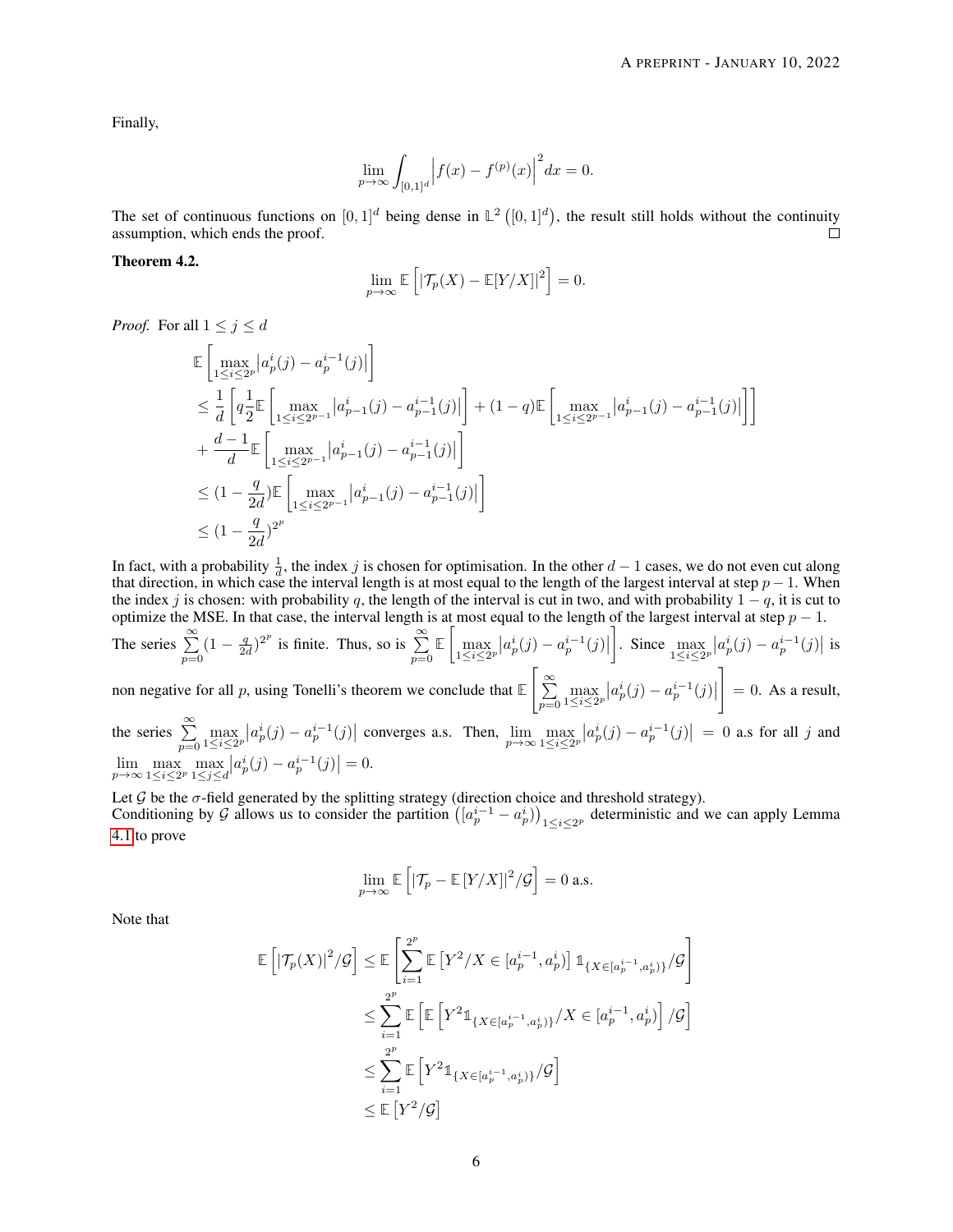Then,

$$
\mathbb{E}\left[ \left| \mathcal{T}_p - \mathbb{E}\left[ Y/X \right] \right|^2 / \mathcal{G} \right] \leq 2 \mathbb{E}\left[ \left| \mathcal{T}_p(X) \right|^2 / \mathcal{G} \right] + 2 \mathbb{E}\left[ \mathbb{E}\left[ Y/X \right]^2 \right] \leq 2 \left( \mathbb{E}\left[ Y^2 / \mathcal{G} \right] + \mathbb{E}\left[ \mathbb{E}\left[ Y/X \right]^2 \right] \right)
$$

Using Lebesgue's bounded convergence theorem,

$$
\lim_{p \to \infty} \mathbb{E}\left[ \left| \mathcal{T}_p - \mathbb{E}[Y/X] \right|^2 \right] = \lim_{p \to \infty} \mathbb{E}\left[ \mathbb{E}\left[ \left| \mathcal{T}_p - \mathbb{E}[Y/X] \right|^2 / \mathcal{G} \right] \right] = 0.
$$

# 4.2.2 Approximation of the conditional expectations with regression trees

# Proposition 4.3.

$$
\lim_{p \to \infty} \mathbb{E}\left[Z_{\tau_j}^p / \mathcal{F}_{T_j}\right] = \mathbb{E}\left[Z_{\tau_j} / \mathcal{F}_{T_j}\right] \text{ in } \mathbb{L}^2(\Omega) \text{ for } 1 \leq j \leq N
$$
\n(9)

*Proof.* We proceed by induction.

For  $j = N$ , the proposition is true since  $\tau_N^p = \tau_N = T$ . Assume that the result holds for  $j + 1$ , Let us prove that it still holds for j:

$$
\mathbb{E}\left[Z_{\tau_j}^p - Z_{\tau_j}/\mathcal{F}_{T_j}\right] = Z_{t_j}\left(\mathbb{1}_{\left\{Z_{t_j} \geq T_p^j(X_{t_j})\right\}} - \mathbb{1}_{\left\{Z_{t_j} \geq \mathbb{E}\left[Z_{\tau_{j+1}}/\mathcal{F}_{t_j}\right]\right\}}\right) \n+ \mathbb{E}\left[Z_{\tau_{j+1}^p} \mathbb{1}_{\left\{Z_{t_j} < T_p^j(X_{t_j})\right\}} - Z_{\tau_{j+1}} \mathbb{1}_{\left\{Z_{t_j} < \mathbb{E}\left[Z_{\tau_{j+1}}/\mathcal{F}_{t_j}\right]\right\}}\right] \n= (Z_{t_j} - \mathbb{E}[Z_{\tau_{j+1}}/\mathcal{F}_{t_j}])\left(\mathbb{1}_{\left\{Z_{t_j} \geq T_p^j(X_{t_j})\right\}} - \mathbb{1}_{\left\{Z_{t_j} \geq \mathbb{E}\left[Z_{\tau_{j+1}}/\mathcal{F}_{t_j}\right]\right\}}\right) \n+ \mathbb{E}[Z_{\tau_{j+1}}^p - Z_{\tau_{j+1}}/\mathcal{F}_{t_j}] \mathbb{1}_{\left\{Z_{t_j} < T_p^j(X_{t_j})\right\}} \n= A_j^p + \mathbb{E}[Z_{\tau_{j+1}}^p - Z_{\tau_{j+1}}/\mathcal{F}_{t_j}] \mathbb{1}_{\left\{Z_{t_j} < T_p^j(X_{t_j})\right\}}
$$

Where  $A_j^p$  is defined by

$$
A_j^p = (Z_{t_j} - \mathbb{E}[Z_{\tau_{j+1}}/\mathcal{F}_{t_j}]) \left( \mathbb{1}_{\left\{ Z_{j_k} \geq \mathcal{T}_p^j(X_{t_j}) \right\}} - \mathbb{1}_{\left\{ Z_{t_j} \geq \mathbb{E}[Z_{\tau_{j+1}}/\mathcal{F}_{t_j}] \right\}} \right)
$$

On one hand, since the conditional expectation is an orthogonal projection, we have

$$
\mathbb{E}\left[\left|\mathbb{E}\left[Z_{\tau_{j+1}^p} - Z_{\tau_{j+1}}/F_{t_j}\right]\right|^2\right] \leq \mathbb{E}\left[\left|\mathbb{E}\left[Z_{\tau_{j+1}^p} - Z_{\tau_{j+1}}/F_{t_{j+1}}\right]\right|^2\right]
$$

and using the induction assumption  $\mathbb{E}\left[Z_{\tau_{j+1}}^p - Z_{\tau_{j+1}}/\mathcal{F}_{t_j}\right] \to 0$  in  $\mathbb{L}^2(\Omega)$  when  $p \to \infty$ . On the other hand,

$$
|A_{j}^{p}| = |Z_{t_{j}} - \mathbb{E}[Z_{\tau_{j+1}}/\mathcal{F}_{t_{j}}]||_{\mathbb{1}_{\left\{Z_{t_{j}} \geq \mathcal{T}_{p}^{j}(X_{t_{j}})\right\}} - \mathbb{1}_{\left\{Z_{t_{j}} \geq \mathbb{E}[Z_{\tau_{j+1}}/\mathcal{F}_{t_{j}}]\right\}}|
$$
  
\n
$$
\leq |Z_{t_{j}} - \mathbb{E}[Z_{\tau_{j+1}}/\mathcal{F}_{t_{j}}]||_{\mathbb{1}_{\left\{\mathbb{E}[Z_{\tau_{j+1}}/\mathcal{F}_{t_{j}}] > Z_{t_{j}} \geq \mathcal{T}_{p}^{j}(X_{t_{j}})\right\}} - \mathbb{1}_{\left\{\mathcal{T}_{p}^{j}(X_{t_{j}}) > Z_{t_{j}} \geq \mathbb{E}[Z_{\tau_{j+1}}/\mathcal{F}_{t_{j}}]\right\}}|
$$
  
\n
$$
\leq |Z_{t_{j}} - \mathbb{E}[Z_{\tau_{j+1}}/\mathcal{F}_{t_{j}}]||_{\mathbb{1}_{\left\{|Z_{t_{j}} - \mathbb{E}[Z_{\tau_{j+1}}/\mathcal{F}_{t_{j}}]| \leq |\mathcal{T}_{p}^{j}(X_{t_{j}}) - \mathbb{E}[Z_{\tau_{j+1}}/\mathcal{F}_{t_{j}}]\right\}}|
$$
  
\n
$$
\leq |\mathcal{T}_{p}^{j}(X_{t_{j}}) - \mathbb{E}[Z_{\tau_{p+1}}/\mathcal{F}_{t_{j}}]||
$$
  
\n
$$
\leq |\mathcal{T}_{p}^{j}(X_{t_{j}}) - \mathbb{E}[Z_{\tau_{p+1}}/\mathcal{F}_{t_{j}}] + |\mathbb{E}[Z_{\tau_{p+1}}/\mathcal{F}_{t_{j}}] - \mathbb{E}[Z_{\tau_{j+1}}/\mathcal{F}_{t_{j}}]|
$$

Using the induction assumption, the second term goes to zero in  $\mathbb{L}^2(\Omega)$  when  $p \to \infty$ . Let  $([a_{i-1}(p), a_i(p))]_{1 \le i \le 2^p}$ be the partition generated by  $\mathcal{T}_p^j$ . We define

$$
\bar{T}_p^j(X_{t_j}) = \sum_{i=1}^{2^p} \mathbb{E}\left[Z_{\tau_{j+1}}/X_{t_j} \in [a_{i-1}(p), a_i(p)]\right] \mathbb{1}_{\{X_{t_j} \in [a_{i-1}(p), a_i(p))\}}
$$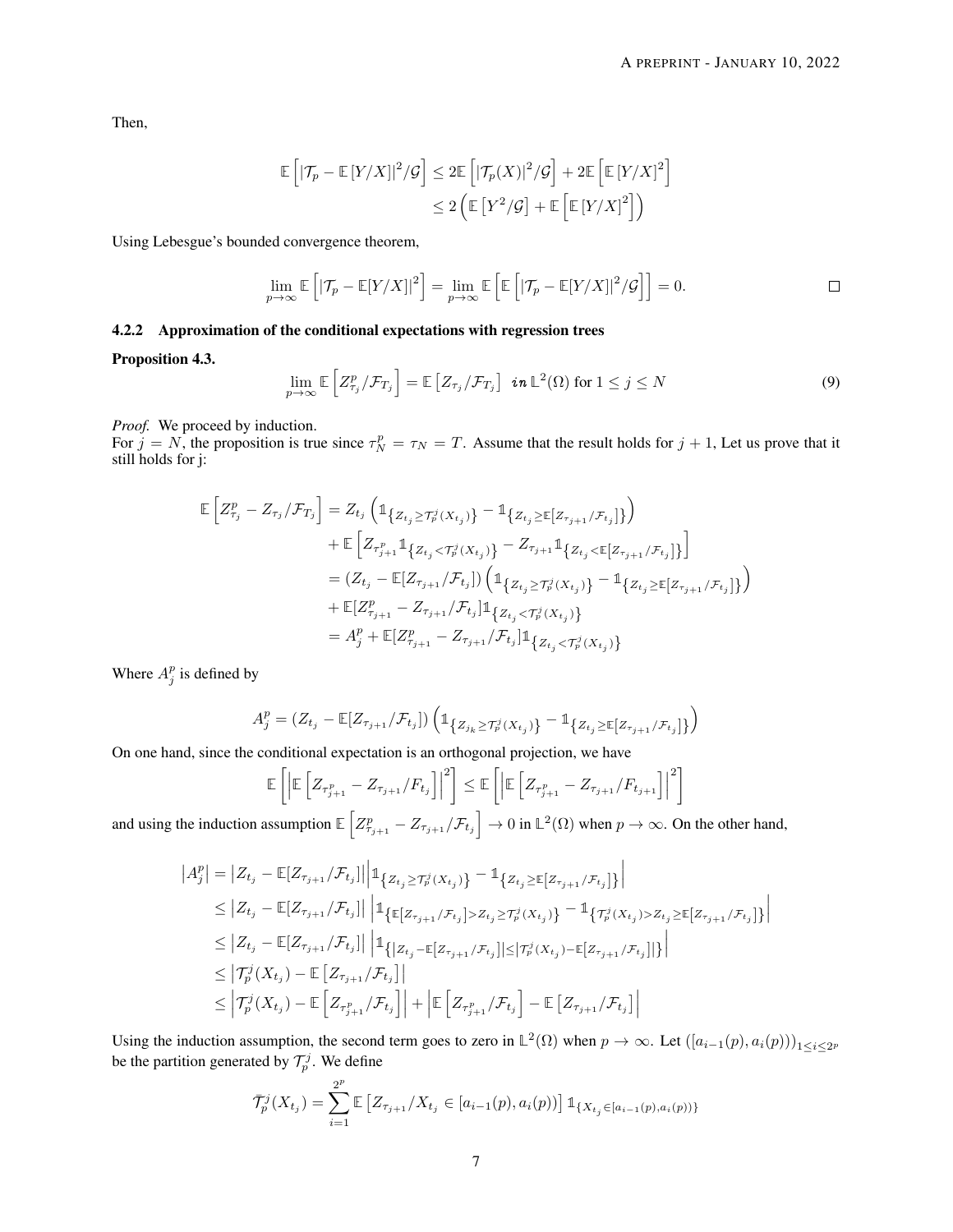Note that  $\bar{\mathcal{T}}_p^j$  uses the partition given by  $\mathcal{T}_p^j$  but the coefficients  $\alpha_i(p)$  are given by the conditional expectations of  $Z_{\tau_{j+1}}$  w.r.t  $X_{t_j}$  and not those of  $Z_{\tau_{j+1}^p}$ . Clearly,

$$
\mathbb{E}\left[\left|\mathcal{T}_{p}^{j}(X_{t_{j}})-\mathbb{E}\left[Z_{\tau_{j+1}^{p}}/\mathcal{F}_{t_{j}}\right]\right|^{2}\right] \leq \mathbb{E}\left[\left|\bar{\mathcal{T}}_{p}^{j}(X_{t_{j}})-\mathbb{E}\left[Z_{\tau_{j+1}^{p}}/\mathcal{F}_{t_{j}}\right]\right|^{2}\right] \n\leq 2\mathbb{E}\left[\left|\bar{\mathcal{T}}_{p}^{j}(X_{t_{j}})-\mathbb{E}\left[Z_{\tau_{j+1}}/\mathcal{F}_{t_{j}}\right]\right|^{2}\right] + 2\mathbb{E}\left[\left|\mathbb{E}\left[Z_{\tau_{j+1}}/\mathcal{F}_{t_{j}}\right]-\mathbb{E}\left[Z_{\tau_{j+1}^{p}}/\mathcal{F}_{t_{j}}\right]\right|^{2}\right]
$$

The second term goes to 0 using the induction assumption. As for the first term, note that the partition obtained with  $\mathcal{T}_p^j$  verifies the conditions of Lemma [4.1.](#page-4-0) Then, using the same arguments as in the proof of Theorem [4.2,](#page-5-0) we can show that the first term also goes to 0.

## 4.3 convergence of the Monte Carlo approximation

For this section, the depth  $p$  of the trees is fixed. We study the convergence with respect to the number of samples  $M$ .

#### 4.3.1 Convergence of optimisation problems

We recall here two important results on the convergence of a sequence of optimization problems. Consider a sequence of real valued functions  $(f_n)_n$  defined on a compact set  $K \subset \mathbb{R}^d$ . Define,

$$
v_n = \inf_{x \in K} f_n(x)
$$

and let  $x_n$  be a sequence of minimizers

$$
f_n(x_n) = \inf_{x \in K} f_n(x).
$$

From [\(Leake et al., 1994,](#page-20-15) chap. 2), we have the following result:

<span id="page-7-1"></span>**Lemma 4.4.** Assume that the sequence  $(f_n)_n$  converges uniformly on K to a continuous function f. Let  $v^* =$  $\inf_{x \in K} f(x)$  and  $S^* = \{x \in K : \tilde{f}(x) = v^*\}$ *. Then*  $v_n \to v^*$  and  $d(x_n, S^*) \to 0$  a.s

We will also use the following result which is a statement of the law of large numbers in Banach spaces. See [\(Leake](#page-20-15) [et al., 1994,](#page-20-15) lemma. A1) or [\(Ledoux and Talagrand, 1991,](#page-20-16) Corollary 7.10, page 189)

<span id="page-7-0"></span>**Lemma 4.5.** Let  $(\xi_i)_{i\geq 1}$  be a sequence of i.i.d  $\mathbb{R}^n$ -valued random vectors and  $h: \mathbb{R}^d \times \mathbb{R}^n \to \mathbb{R}$  be a measurable *function. Assume that*

• *a.s,*  $\theta \in \mathbb{R}^d \mapsto h(\theta, \xi_1)$  *is continuous,* 

• 
$$
\forall C > 0, \mathbb{E}\left[\sup_{|\theta| \le C} |h(\theta, \xi_1)|\right] < \infty.
$$

*Then, a.s*  $\theta \in \mathbb{R}^d \mapsto \frac{1}{n} \sum_{i=1}^n h(\theta, \xi_i)$  *converges locally uniformly to the continuous function*  $\theta \in \mathbb{R}^d \mapsto \mathbb{E}[h(\theta, \xi_1)],$ *i.e*

$$
\lim_{n \to \infty} \sup_{|\theta| \le C} \left| \frac{1}{n} \sum_{i=1}^n h(\theta, \xi_i) - \mathbb{E} \left[ h(\theta, \xi_1) \right] \right| = 0 \text{ a.s.}
$$

#### 4.3.2 Strong law of large numbers

From [\(Clément et al., 2002\)](#page-20-14), we have the following result

<span id="page-7-2"></span>**Lemma 4.6.** *For every*  $j = 1, ..., N - 1$ ,

$$
|F_j(a,Z,X)-F_j(b,Z,X)| \leq \left(\sum_{i=j}^N |Z_{t_i}|\right) \left(\sum_{i=j}^{N-1} \mathbb{1}_{\{|Z_{t_i}-\mathcal{T}_p^i(X_{t_i},b_i)| \leq |\mathcal{T}_p^i(X_{t_i},a_i)-\mathcal{T}_p^i(X_{t_i},b_i)|\}}\right).
$$

<span id="page-7-3"></span>**Proposition 4.7.** Assume that for all  $p \in \mathbb{N}^*$ , and all  $1 \leq j \leq N-1$ ,  $\mathbb{P}(Z_{t_j} = \mathcal{T}_p^j(X_{t_j}, \theta_j^p)) = 0$ . Then, for all  $j=1,\ldots,N-1,\,\hat{\mathcal{T}}^{j,M}_p(X_{t_j},\hat{\theta}^{p,M}_j)$  converges to  $\mathcal{T}^{j}_p(X_{t_j},\theta^{p}_j)$  a.s as  $M\to\infty$ .

*Proof.* We proceed by backward induction on j and forward induction on p.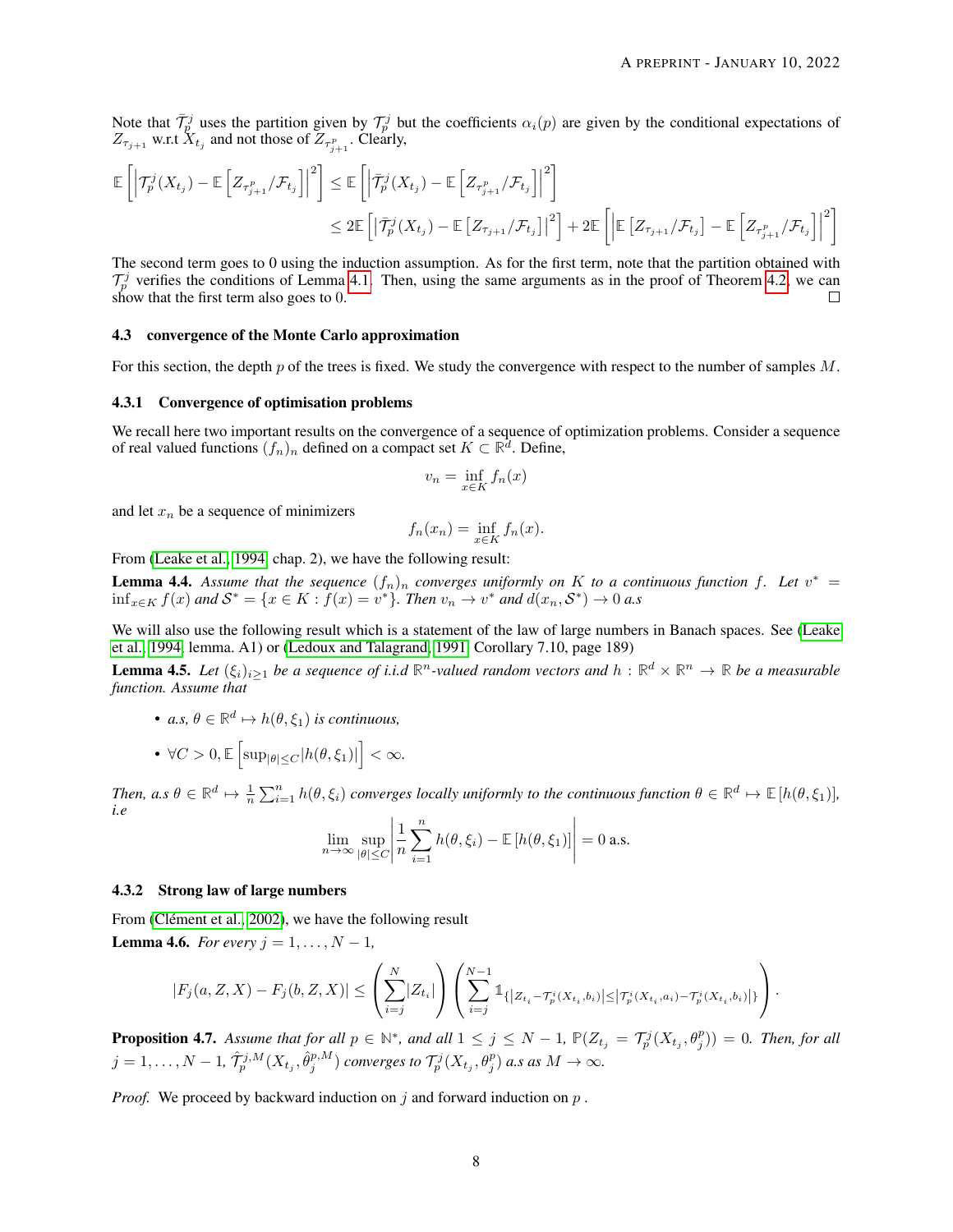- Step 1:  $i = N 1$ 
	- $-$  For  $p = 1$ , let

$$
h: \mathbb{R} \times \mathbb{R} \times [0,1]^d \times \mathbb{R} \to \mathbb{R}
$$

$$
\alpha, \beta, a, x, z \mapsto |z - \alpha \mathbb{1}_{\{x \in [0,a)\}} - \beta \mathbb{1}_{\{x \in [a,1]\}}|^2
$$

We recall that we use the notation of Section [3.1,](#page-2-0) meaning here that 0 and 1 are d-dimensional. The random function  $\alpha, \beta, a \mapsto h(\alpha, \beta, a, X_{t_{N-1}}, Z_{t_N})$  is a.s continuous on  $\mathbb{R} \times \mathbb{R} \times [0, 1]^d$  (since  $X_{t_{N-1}}$ has a density,  $P(X_{t_{N-1}} = a) = 0$ ). Let  $C > 0$ ,

$$
\label{eq:4.10} \begin{split} &\mathbb{E}\left[\sup_{a\in[0,1]^d,|\alpha|< C,|\beta|< C}|h(\alpha,\beta,a,X_{T_{N-1}},Z_{t_N})|\right]\\ &=\mathbb{E}\left[\sup_{a\in[0,1]^d,|\alpha|< C,|\beta|< C}\Big|Z_{t_N}-\alpha \mathbb{1}_{\{X_{t_{N-1}}\in[0,a)\}}-\beta \mathbb{1}_{\{X_{t_{N-1}}\in[a,1]\}}\Big|^2\right]\\ &\leq 2\mathbb{E}\left[Z_{t_N}^2\right]+2\mathbb{E}\left[\sup_{a\in[0,1]^d,|\alpha|< C,|\beta|< C}\Big|\alpha \mathbb{1}_{\{X_{t_{N-1}}\in[0,a)\}}+\beta \mathbb{1}_{\{X_{t_{N-1}}\in[a,1]\}}\Big|^2\right]\\ &\leq 2\mathbb{E}\left[Z_{t_N}^2\right]+2C^2\\ &<\infty \text{ a.s.} \end{split}
$$

Using Lemma [4.5,](#page-7-0) The random function  $\alpha, \beta, a \mapsto \frac{1}{M} \sum_{m=1}^{M}$   $Z_{t_N}^{(m)} - \alpha \mathbb{1}_{\{X_{t_{N-1}}^{(m)} \in [0,a)\}} - \beta \mathbb{1}_{\{X_{t_{N-1}}^{(m)} \in [a,1]\}}$  $\begin{array}{c} \begin{array}{c} \begin{array}{c} \end{array} \\ \begin{array}{c} \end{array} \end{array} \end{array}$ 2 converges uniformly to the function  $\alpha, \beta, a \mapsto \mathbb{E}\left[ \left| Z_{t_N} - \alpha \mathbb{1}_{\{X_{t_{N-1}} \in [0,a)\}} - \beta \mathbb{1}_{\{X_{t_{N-1}} \in [a,1]\}} \right| \right]$  $\left.\begin{matrix}2\end{matrix}\right\}$ . Since  $\hat{\mathcal{T}}_1^{N-1,M}(X_{t_{N-1}}, \hat{\theta}_{N-1}^{1,M}) = \inf_{\alpha, \beta, a}$  $\frac{1}{M}\sum_{m=1}^{M}$  $\begin{array}{c} \hline \end{array}$  $Z_{t_N}^{(m)} - \alpha \mathbb{1}_{\{X_{t_{N-1}}^{(m)} \in [0,a)\}} - \beta \mathbb{1}_{\{X_{t_{N-1}}^{(m)} \in [a,1]\}}$  $\begin{array}{c} \hline \rule{0pt}{2.2ex} \\ \rule{0pt}{2.2ex} \end{array}$ 2 and  $\mathcal{T}_1^{N-1}(X_{t_{N-1}}, \theta_{N-1}^{1,M}) = \inf_{\alpha, \beta, a} \mathbb{E}\left[\left| Z_{t_N} - \alpha \mathbb{1}_{\{X_{t_{N-1}} \in [0,a)\}} - \beta \mathbb{1}_{\{X_{t_{N-1}} \in [a,1]\}} \right|\right]$  $\left\lceil \frac{2}{n} \right\rceil$ , we conclude using Lemma [4.4](#page-7-1) that  $\hat{\mathcal{T}}_1^{N-1,M}(X_{t_{N-1}}, \hat{\theta}_{N-1}^{1,M})$  converges to  $\mathcal{T}_1^{N-1}(X_{t_{N-1}}, \theta_{N-1}^1)$  a.s as  $M \to \infty$ .

- Suppose that the result holds for p and we will prove it for  $p + 1$ .

We write  $\hat{\alpha}_p^M = (\hat{\alpha}_p^{0,M}, \dots, \hat{\alpha}_p^{2^p,M}) \in \mathbb{R}^{2^p}, \hat{\alpha}_p^M = (\hat{\alpha}_p^{0,M}, \dots, \hat{\alpha}_p^{2^p,M}) \in ([0,1]^d)^{2^p+1},$  $\alpha_p = (\alpha_p^0, \ldots, \alpha_p^{2^p}) \in \mathbb{R}^{2^p}$  and  $a_p = (a_p^0, \ldots, a_p^{2^p}) \in ([0, 1]^d)^{2^p + 1}$ . Let  $i \in \{1, \ldots, 2^p\}$  and consider

$$
\begin{split} &\hat{\nu}_{p,N-1}^{M}(\alpha,\beta,a) = \frac{1}{M} \sum_{m=1}^{M} \bigg| Z_{t_{N}}^{(m)} - \alpha \mathbb{1}_{\{X_{t_{N-1}}^{(m)} \in [a_{p}^{i-1,M},a)\}} - \beta \mathbb{1}_{\{X_{t_{N-1}}^{(m)} \in [a,a_{p}^{i,M})\}} \bigg|^2. \\ &\nu_{p,N-1}^{M}(\alpha,\beta,a) = \frac{1}{M} \sum_{m=1}^{M} \bigg| Z_{t_{N}}^{(m)} - \alpha \mathbb{1}_{\{X_{t_{N-1}}^{(m)} \in [a_{p}^{i-1},a)\}} - \beta \mathbb{1}_{\{X_{t_{N-1}}^{(m)} \in [a,a_{p}^{i})\}} \bigg|^2. \end{split}
$$

Using the same arguments as in the case  $p = 1$ , it is easy to see that the random function  $\alpha, \beta, a \mapsto \nu_{p,N-1}^M(\alpha, \beta, a)$  converges a.s uniformly to the function  $\alpha, \beta, a \mapsto$  $\mathbb{E}\left[\left|Z_{t_N}-\alpha 1\!\!1_{\{X_{t_{N-1}}\in [a^{i-1}_p,a)\}}-\beta 1\!\!1_{\{X_{t_{N-1}}\in [a,a^i_p)\}}\right|\right.$  $\left.\begin{matrix}2\end{matrix}\right\}$ . Now, it suffices to show that sup  $a \in [0,1]^d, |\alpha| \leq C, |\beta| \leq C$  $\left| \hat{\nu}_{p,N-1}^{M}(\alpha,\beta,a)-\nu_{p,N-1}^{M}(\alpha,\beta,a) \right| \rightarrow 0$  a.s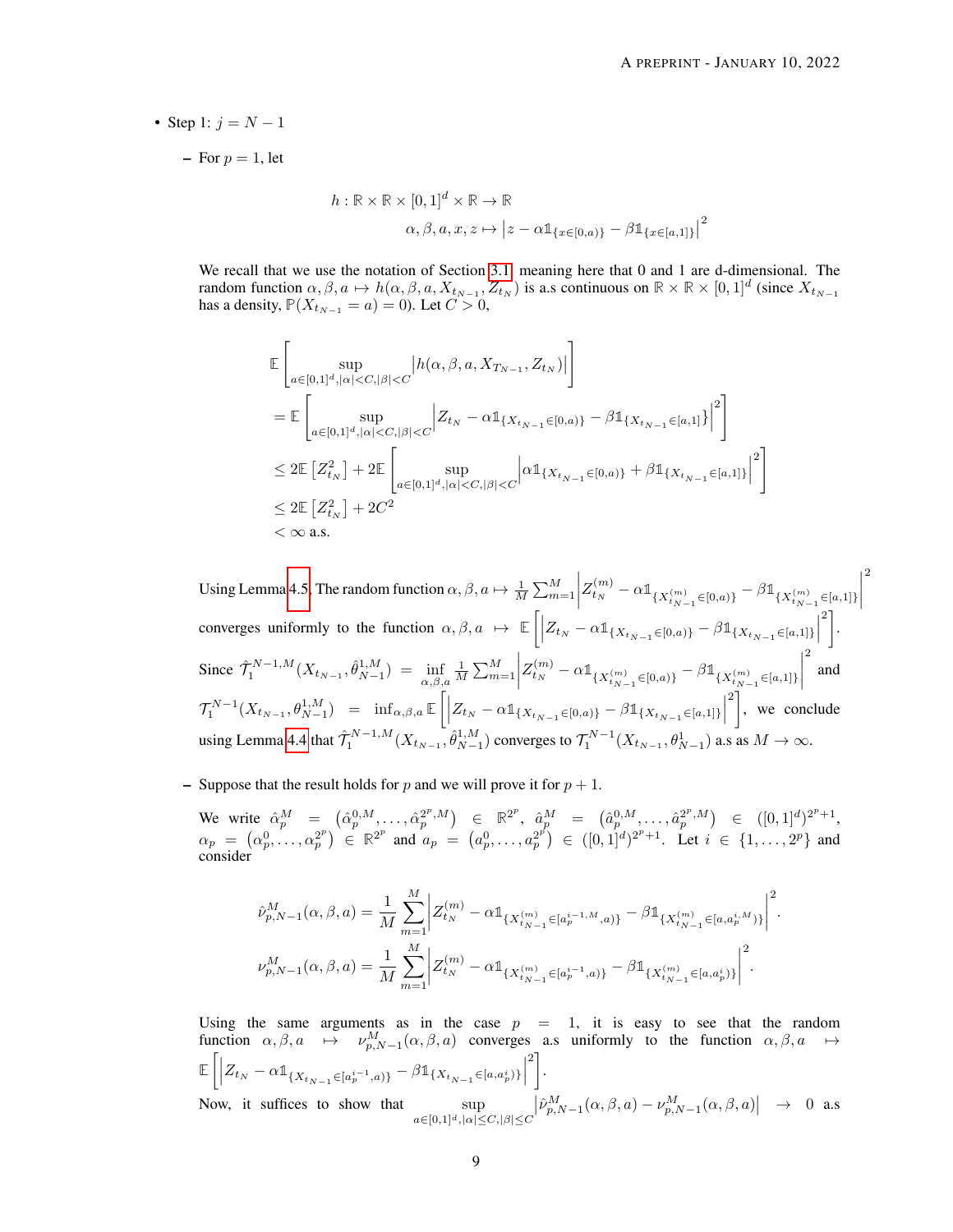when  $M \to \infty$ 

$$
\begin{split} & \sup_{a\in[0,1]^d,|\alpha|\leq C,|\beta|\leq C}|\widehat{\nu}^M_{p,N-1}(\alpha,\beta,a)-\nu^M_{p,N-1}(\alpha,\beta,a)|\\ & \leq \sup_{a\in[0,1]^d,|\alpha|\leq C,|\beta|\leq C}\frac{1}{M}\sum_{m=1}^M\bigg|\alpha\mathbb{1}_{\{X_{t_{N-1}}^{(m)}\in[a^{i-1}_p,a^{i-1,M}_p]\}}+\beta\mathbb{1}_{\{X_{t_{N-1}}^{(m)}\in[a^{i,M}_p,a^{i}_p]\}}\bigg|\\ &\bigg|2Z^{(m)}_{t_N}-\alpha\left(\mathbb{1}_{\{X_{t_{N-1}}^{(m)}\in[\min(a^{i-1,M}_p,a^{i-1}),\max(a^{i-1,M}_p,a^{i-1}))\}}+2\mathbb{1}_{\{X_{t_{N-1}}^{(m)}\in[\max(a^{i-1,M}_p,a^{i-1}),a]\}}\right)\\ &-\beta\left(\mathbb{1}_{\{X_{t_{N-1}}^{(m)}\in[\min(a^{i,M}_p,a^{i}_p),\max(a^{i,M}_p,a^{i}_p)]\}}+2\mathbb{1}_{\{X_{t_{N-1}}^{(m)}\in[a,\min(a^{i,M}_p,a^{i}_p))\}}\right)\bigg|\\ &\leq \sup_{a\in[0,1]^d,|\alpha|\leq C,|\beta|\leq C}\frac{1}{M}\sum_{m=1}^M\bigg[\bigg|2Z^{(m)}_{t_N}\bigg|+6C\bigg]C\left(\mathbb{1}_{\{X_{t_{N-1}}^{(m)}\in[a^{i-1}_p,a^{i-1,M}_p]\}}+\mathbb{1}_{\{X_{t_{N-1}}^{(m)}\in[a^{i,M}_p,a^{i}_p]\}}\right). \end{split}
$$

Let  $\epsilon > 0$ , using the induction assumption on p

$$
\begin{aligned} &\limsup_{M}\sup_{a\in[0,1]^d,|\alpha|\leq C,|\beta|\leq C}\bigl|\widehat{\nu}^M_{p,N-1}\bigl(\alpha,\beta,a\bigr)-\nu^M_{p,N-1}\bigl(\alpha,\beta,a\bigr)\bigr|\\ &\leq \limsup_{M}\sup_{a\in[0,1]^d,|\alpha|\leq C,|\beta|\leq C}\frac{1}{M}\sum_{m=1}^M\Bigl[\Bigl|2Z^{(m)}_{t_N}\Bigr|+6C\Bigr]C\left(\Bigl|\mathbb{1}_{\{\left|X^{(m)}_{t_{N-1}}-a^i_p\right|\leq \epsilon\}}\right|+\Bigl|\mathbb{1}_{\{\left|X^{(m)}_{t_{N-1}}-a^{i+1}_p\right|\leq \epsilon\}}\Bigr|\right)\\ &\leq C\bigl(6C+2\mathbb{E}\left[|2Z_{t_N}|\right]\big)\left(\mathbb{P}\bigl(\bigl|X_{t_{N-1}}-a^i_p\bigr|\leq \epsilon\bigr)+\mathbb{P}\bigl(\bigl|X_{t_{N-1}}-a^{i+1}_p\bigr|\right)\leq \epsilon\bigr)\,. \end{aligned}
$$

Since  $\lim_{\epsilon \to 0} \mathbb{P}(|X_{t_{N-1}} - a_p^i| \leq \epsilon) = \mathbb{P}(X_{t_{N-1}} = a_p^i) = 0$  and  $\lim_{\epsilon \to 0} \mathbb{P}(|X_{t_{N-1}} - a_p^{i+1}| \leq \epsilon) =$  $\mathbb{P}(X_{t_{N-1}} = a_p^{i+1}) = 0$ . As a result,  $\left| \hat{\nu}_{p,N-1}^M(\alpha,\beta,a) - \nu_{p,N-1}^M(\alpha,\beta,a) \right| \to 0$  uniformly when  $M \to$  $\infty$ . Thus, the random function  $\alpha, \beta, a \mapsto \hat{\nu}_{p,N-1}^M(\alpha, \beta, a)$  converges uniformly to the function  $\alpha, \beta, a \mapsto$  $\mathbb{E}\left[\left|Z_{t_N}-\alpha 1\!\!1_{\{X_{t_{N-1}}\in [a^{i-1}_p,a)\}}-\beta 1\!\!1_{\{X_{t_{N-1}}\in [a,a^i_p)\}}\right|\right.$ <sup>2</sup> and using the same arguments as in the step  $p =$ 1, we conclude that  $\hat{\mathcal{T}}_{p+1}^{N-1}(X_{t_{N-1}}, \hat{\theta}_{N-1}^{p,M})$  converges to  $\mathcal{T}_{p+1}^{N-1}(X_{t_{N-1}}, \theta_{N-1}^{p})$  a.s as  $M \to \infty$ .

- So far, we have proved that for all  $p$ ,  $\hat{\mathcal{T}}_p^{N-1}(X_{t_{N-1}}, \hat{\theta}_{N-1}^{p,M})$  converges to  $\mathcal{T}_p^{N-1}(X_{t_{N-1}}, \theta_j^p)$  a.s as  $M \to \infty$ . Now, Suppose that  $\hat{\mathcal{T}}_p^k(X_{t_k}, \hat{\theta}_k^{p,M})$  converges to  $\mathcal{T}_p^k(X_{t_k}, \theta_k^p)$  a.s as  $M \to \infty$  for all p and for  $k = N 1, \ldots, j + 1$ . We should prove that the result still holds for j
	- For  $p = 1$ , consider

$$
\hat{\nu}_{1,j}^{M}(\alpha,\beta,a) = \frac{1}{M} \sum_{m=1}^{M} \left| F_{j+1} \left( \hat{\vartheta}^{1,M}, Z^{(m)}, X^{(m)} \right) - \alpha \mathbb{1}_{\{X_{t_j}^{(m)} \in [0,a)\}} - \beta \mathbb{1}_{\{X_{t_j}^{(m)} \in [a,1]\}} \right|^{2}
$$
  

$$
\nu_{1,j}^{M}(\alpha,\beta,a) = \frac{1}{M} \sum_{m=1}^{M} \left| F_{j+1} \left( \vartheta^1, Z^{(m)}, X^{(m)} \right) - \alpha \mathbb{1}_{\{X_{t_j}^{(m)} \in [0,a)\}} - \beta \mathbb{1}_{\{X_{t_j}^{(m)} \in [a,1]\}} \right|^{2}.
$$

The function  $\nu_{1,j}^M$  writes as the sum of i.i.d random variables. Let  $C \ge 0$ , using Equation [\(8\)](#page-3-0)

$$
\label{eq:bound_1} \begin{aligned} &\mathbb{E}\left[\sup_{a\in[0,1]^d,|\alpha|\leq C,|\beta|\leq C}\Bigl|F_{j+1}\left(\vartheta^1,Z,X\right)-\alpha\mathbb{1}_{\{X_{t_j}\in[0,a)\}}-\beta\mathbb{1}_{\{X_{t_j}\in[a,1]\}}\Bigr|^2\right]\\ &\leq 2\mathbb{E}\left[\left|F_{j+1}\left(\vartheta^1,Z,X\right)\right|^2\right]+2\mathbb{E}\left[\sup_{a\in[0,1]^d,|\alpha|\leq C,|\beta|\leq C}\Bigl|\alpha\mathbb{1}_{\{X_{t_j}\in[0,a)\}}+\beta\mathbb{1}_{\{X_{t_j}\in[a,1]\}}\Bigr|^2\right]\\ &\leq 2\mathbb{E}\left[\max_{l\geq j+1}(Z_{t_l})^2\right]+2C^2\\ &<\infty. \end{aligned}
$$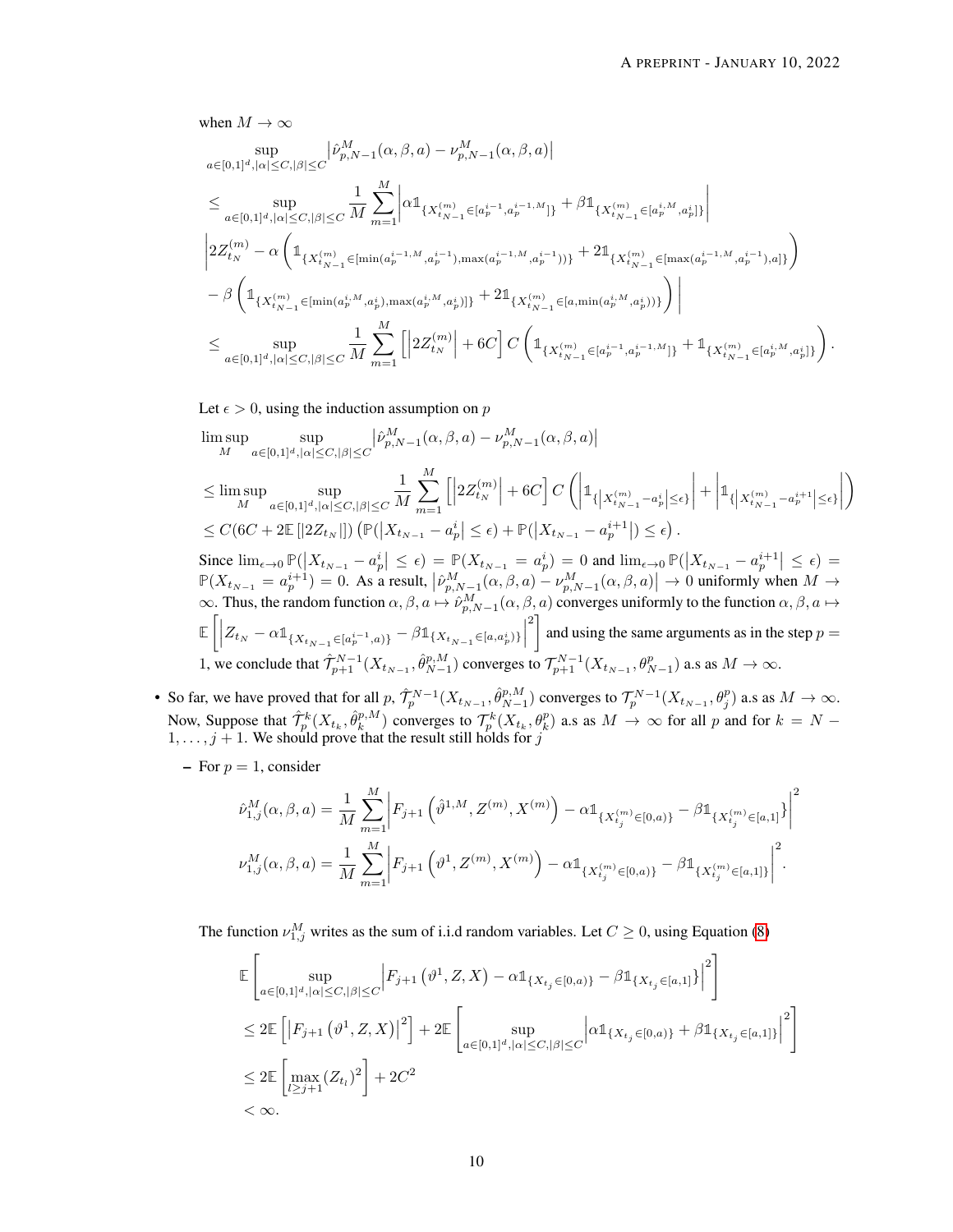Using Lemma [4.5,](#page-7-0)  $\alpha, \beta, a \mapsto \nu_{1,j}^M(\alpha, \beta, a)$  converges a.s uniformly to the function  $\alpha, \beta, a \mapsto$  $\mathbb{E}\left[\Big|F_{j+1}(\vartheta^1, Z, X) - \alpha \mathbb{1}_{\{X_{t_j} \in [0,a)\}} - \beta \mathbb{1}_{\{X_{t_j} \in [a,1]\}}\Big|\right]$  $\left.\begin{matrix}2\end{matrix}\right\}$ . It remains to prove that  $\forall C > 0$  sup  $a \in [0,1]^d, |\alpha| \leq C, |\beta| \leq C$  $\left|\hat{\nu}_{1,j}^M(a,\alpha,\beta)-\nu_{1,j}^M(a,\alpha,\beta)\right| \rightarrow 0$  a.s

when  $M \to \infty$ . Then, using Equation [\(8\)](#page-3-0) and Lemma [4.6](#page-7-2)

$$
\begin{split} & \sup_{a\in[0,1]^d,|\alpha|\leq C,|\beta|\leq C}\big|\hat{\nu}_{1,j}^M(a,\alpha,\beta)-\nu_{1,j}^M(a,\alpha,\beta)\big| \\ & \leq \sup_{a\in[0,1]^d,|\alpha|\leq C,|\beta|\leq C}\frac{1}{M}\sum_{m=1}^M\Big|F_{j+1}\left(\hat{\vartheta}^{1,M},Z^{(m)},X^{(m)}\right)-F_{j+1}\left(\vartheta^{1},Z^{(m)},X^{(m)}\right)\Big| \\ & \Big|F_{j+1}\left(\hat{\vartheta}^{1,M},Z^{(m)},X^{(m)}\right)+F_{j+1}\left(\vartheta^{1},Z^{(m)},X^{(m)}\right)-2\alpha\mathbb{1}_{\{X_{t_j}^{(m)}\in[0,a)\}}-2\beta\mathbb{1}_{\{X_{t_j}^{(m)}\in[a,1]\}}\Big| \\ & \leq \sup_{a\in[0,1]^d,|\alpha|\leq C,|\beta|\leq C}\frac{1}{M}\sum_{m=1}^M2\left(\max_{l\geq j+1}\Big|Z_{t_l}^{(m)}\Big|+2C\right)\Big|F_{j+1}\left(\hat{\vartheta}^{1,M},Z^{(m)},X^{(m)}\right)-F_{j+1}\left(\vartheta^{1},Z^{(m)},X^{(m)}\right)\Big| \\ & \leq \sup_{a\in[0,1]^d,|\alpha|\leq C,|\beta|\leq C}\frac{1}{M}\sum_{m=1}^M2\left(\max_{l\geq j+1}\Big|Z_{t_l}^{(m)}\Big|+2C\right)\left(\sum_{i=j+1}^N\Big|Z_{t_i}^{m)}\Big|\sum_{i=j+1}^{N-1}\mathbb{1}_{\{\Big|Z_{t_l}^{(m)}-T_l^i(X_{t_l}^{(m)})\Big|\leq \Big|\hat{\mathcal{T}}_l^i(X_{t_l}^{(m)})-T_l^i(X_{t_l}^{(m)})\Big|\right)} \end{split}
$$

Let  $\epsilon > 0$ , using the induction assumption on j,

$$
\begin{aligned} &\limsup_{M}\sup_{a\in[0,1]^d,|\alpha|\leq C,|\beta|\leq C}\left|\hat{\nu}_{1,j}^M(a,\alpha,\beta)-\nu_{1,j}^M(a,\alpha,\beta)\right|\\ &\leq \limsup_{M}\sup_{a\in[0,1]^d,|\alpha|\leq C,|\beta|\leq C}\frac{1}{M}\sum_{m=1}^M2\left(\max_{l\geq j+1}\left|Z_{t_l}^{(m)}\right|+2C\right)\left(\sum_{i=j+1}^N\left|Z_{t_i}^{(m)}\right|\sum_{i=j+1}^{N-1}\mathbb{1}_{\left\{\left|Z_{t_i}^{(m)}-T_i^i(X_{t_i}^{(m)})\right|\leq \epsilon\right\}}\right). \end{aligned}
$$

Since  $\mathbb{P}(Z_{t_j}^{(m)} = \hat{\mathcal{T}}_p^j(X_{t_j}^{(m)}, \hat{\theta}_j^p)) = 0$ , then  $\lim_{\epsilon \to 0} \mathbb{1}_{\{|Z_{t_i}^m - \mathcal{T}_1^i(X_{t_i}^{(m)})| \le \epsilon\}} = 0$  a.s and we conclude that a.s.  $\left|\hat{\nu}_{1,j}^M(a,\alpha,\beta)-\nu_{1,j}^M(a,\alpha,\beta)\right|$  converges to zero uniformly. Thus,  $a,\alpha,\beta\mapsto\hat{\nu}_{1,j}^M(a,\alpha,\beta)$  converges a.s uniformly to the function  $a, \alpha, \beta \mapsto \mathbb{E}\left[\left|F_{j+1}(\vartheta^1, Z, X) - \alpha \mathbb{1}_{\{X_{t_j} \in [0, a)\}} - \beta \mathbb{1}_{\{X_{t_j} \in [a, 1]\}}\right|\right]$  $^{2}$ 

– We suppose the result is true for p, and let us verify that it still holds for  $p + 1$ . We write  $\hat{\alpha}_p^M$  =  $(\hat{\alpha}_p^{0,M},\ldots,\hat{\alpha}_p^{2^p,M})\in\mathbb{R}^{2^p}, \hat{a}_p^M=(\hat{a}_p^{0,M},\ldots,\hat{a}_p^{2^p,M})\in([0,1]^d)^{2^p+1}, \alpha_p=(\alpha_p^{0},\ldots,\alpha_p^{2^p})\in\mathbb{R}^{2^p}$  and  $a_p = (a_p^0, \ldots, a_p^{2^p}) \in ([0, 1]^d)^{2^p + 1}$ . Let  $i \in \{1, \ldots, 2^p\}$  and consider

$$
\hat{\nu}_{p,j}^{M}(\alpha,\beta,a) = \frac{1}{M} \sum_{m=1}^{M} \Big| F_{j+1}(\hat{\vartheta}^{p,M}, Z^{(m)}, X^{(m)}) - \alpha \mathbb{1}_{\{X_{t_j}^{(m)} \in [a_p^{i-1,M}, a)\}} - \beta \mathbb{1}_{\{X_{t_j}^{(m)} \in [a, a_p^{i,M})\}} \Big|^2.
$$
  

$$
\nu_{p,j}^{M}(\alpha,\beta,a) = \frac{1}{M} \sum_{m=1}^{M} \Big| F_{j+1}(\vartheta^p, Z^{(m)}, X^{(m)}) - \alpha \mathbb{1}_{\{X_{t_j}^{(m)} \in [a_p^{i-1}, a)\}} - \beta \mathbb{1}_{\{X_{t_j}^{(m)} \in [a, a_p^{i})\}} \Big|^2.
$$

The function  $\nu_{p,j}^M$  writes as the sum of i.i.d random variables. Let  $C \geq 0$ ,

$$
\label{eq:bound_1} \begin{split} &\mathbb{E}\left[\sup_{a\in[0,1]^d,|\alpha|\leq C,|\beta|\leq C}\bigg|F_{j+1}\left(\vartheta^p,Z^{(m)},X^{(m)}\right)-\alpha\mathbb{1}_{\{X_{t_j}^{(m)}\in[a_p^{i-1},a)\}}-\beta\mathbb{1}_{\{X_{t_j}^{(m)}\in[a,a_p^i)\}}\bigg|^2\right]\\ &\leq 2\mathbb{E}\left[\left|F_{j+1}\left(\vartheta^p,Z^{(m)},X^{(m)}\right)\right|^2\right]+2\mathbb{E}\left[\sup_{a\in[0,1]^d,|\alpha|\leq C,|\beta|\leq C}\left|\alpha\mathbb{1}_{\{X_{t_j}^{(m)}\in[a_p^{i-1},a)\}}+\beta\mathbb{1}_{\{X_{t_j}^{(m)}\in[a,a_p^i)\}}\right|^2\right]\\ &\leq 2\mathbb{E}\left[\max_{l\geq j+1}(Z_{t_l})^2\right]+2C^2\\ &<\infty. \end{split}
$$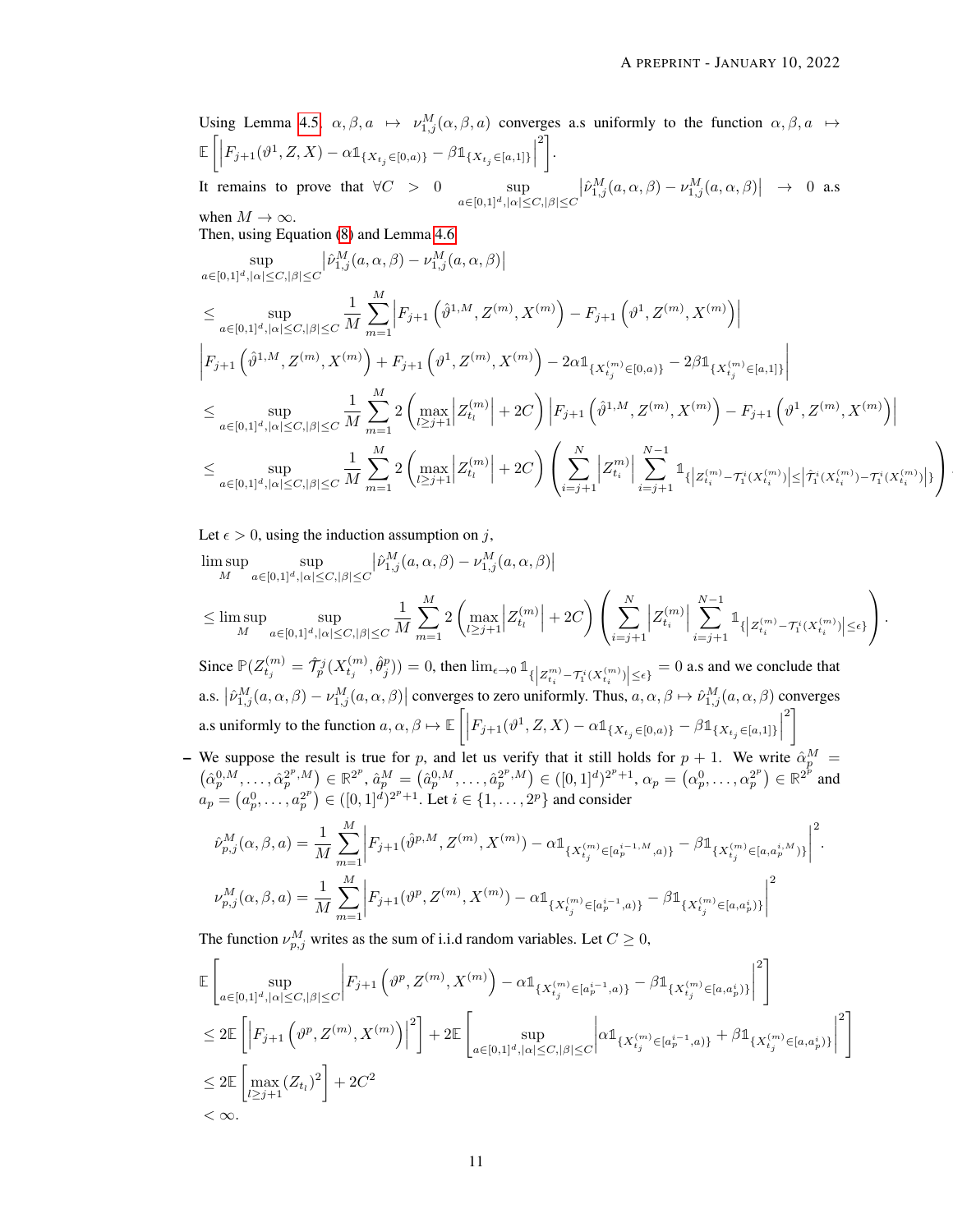$$
\begin{split} & \text{We conclude that a.s. } \alpha, \beta, a \; \mapsto \; \nu^M_{p,j}(\alpha,\beta,a) \; \text{converges uniformly to the function } \; \alpha, \beta, a \; \mapsto \\ & \mathbb{E}\left[ \left| F_{j+1}(\vartheta^p,Z,X) - \alpha \mathbb{1}_{\{X_{t_j} \in [a^{i-1}_p,a)\}} - \beta \mathbb{1}_{\{X_{t_j} \in (a,a^i_p)\}} \right|^2 \right] \text{.} \; \text{Let } C > 0 \\ & |\hat{\nu}^M_{p,j}(\alpha,\beta,a) - \nu^M_{p,j}(\alpha,\beta,a)| \\ & \leq \frac{1}{M} \sum_{m=1}^M \left| F_{j+1}(\hat{\vartheta}^{p,M},Z^{(m)},X^{(m)}) - F_{j+1}(\vartheta^p,Z^{(m)},X^{(m)}) + \alpha \mathbb{1}_{\{X^{(m)}_{t_j} \in [a^{i-1}_p,a^{i-1,M)}\}} + \beta \mathbb{1}_{\{X^{(m)}_{t_j} \in [a^{i,M}_p,a^{i}_p]\}} \right| \\ & \Big| F_{j+1}(\hat{\vartheta}^{p,M},Z^{(m)},X^{(m)}) + F_{j+1}(\vartheta^p,Z^{(m)},X^{(m)}) \\ & - \alpha \left( \mathbb{1}_{\{X^{(m)}_{t_j} \in [\min(a^{i-1,M}_p,a^i_p), \max(a^{i-1,M}_p,a^i_p)]\}} + 2 \mathbb{1}_{\{X^{(m)}_{t_j} \in [\max(a^{i-1,M}_p,a^i_p))\}} \right) \Big| \\ & - \beta \left( \mathbb{1}_{\{X^{(m)}_{t_j} \in [\min(a^{i,M}_p,a^i_p), \max(a^{i,M}_p,a^i_p)]\}} + 2 \mathbb{1}_{\{X^{(m)}_{t_j} \in [a,\min(a^{i,M}_p,a^i_p))\}} \right) \Big| \\ & \leq \frac{1}{M} \sum_{m=1}^M \left[ \left| F_{j+1}(\hat{\vartheta}^{p,M},Z^{(m)},X^{(m)}) - F_{j+1}(\vartheta^p,Z^{(m)},X^{(m)}) \right| + \left| \alpha \mathbb{1}_{\{X^{(m)}_{t_j} \in [a^{i-1},a^{i-1,M}\}} + \beta \mathbb{1}_{\{X^{(m)}_{t_j} \in [a^{
$$

Let  $C > 0$ ,

$$
\sup_{a\in[0,1]^d,|\alpha|\leq C,|\beta|\leq C}\big|\hat{\nu}_{p,j}^M(\alpha,\beta,a)-\nu_{p,j}^M(\alpha,\beta,a)\big|
$$

$$
\leq \sup_{a\in[0,1]^d,|\alpha|\leq C,|\beta|\leq C}\frac{1}{M}\sum_{m=1}^M 2\left(\max_{l\geq j+1}\Big|Z^{(m)}_{t_l}\Big|+3C\right)\\ \left[\left(\sum_{i=j+1}^N\Big|Z^{(m)}_{t_i}\Big|\sum_{i=j+1}^{N-1}\mathbb{1}_{\{\Big|Z_{t_i}-\mathcal{T}^i_p(X^{(m)}_{t_i})\Big|\leq \Big|\widehat{\mathcal{T}}^{i,M}_p(X^{(m)}_{t_i})-\mathcal{T}^i_p(X^{(m)}_{t_i})\Big|\}}\right)+\left|\alpha\mathbb{1}_{\{X^{(m)}_{t_j}\in[a^{i-1}_p,a^{i-1,M}_p)\}}+\beta\mathbb{1}_{\{X^{(m)}_{t_j}\in[a^{i,M}_p,a^{i}_p]\}}\right|\right]\\
$$

Let  $\epsilon > 0$ , using the induction assumption on p,  $\lim_{M \to \infty} a_p^{i-1,M} = a_p^{i-1}$  and  $\lim_{M \to \infty} a_p^{i,M} = a_p^i$  a.s and using the induction assumption on  $j$ ,  $\lim_M \to \infty \hat{\mathcal{T}}_p^{i,M}(X_{t_i}^{(m)}) = \mathcal{T}_p^{i}(X_{t_i}^{(m)})$   $\forall i$ . Then

$$
\limsup_{M} \sup_{a \in [0,1]^d, |\alpha| \le C, |\beta| \le C} |\hat{\nu}_{p,j}^M(\alpha, \beta, a) - \nu_{p,j}^M(\alpha, \beta, a)|
$$
\n
$$
\le \limsup_{M} \sup_{a \in [0,1]^d, |\alpha| \le C, |\beta| \le C} \frac{1}{M} \sum_{m=1}^M 2 \left( \max_{l \ge j+1} |Z_{t_l}^{(m)}| + 3C \right)
$$
\n
$$
\left[ C \left( \mathbb{1}_{\{ |X_{t_j}^{(m)} - a_p^{i-1}| \le \epsilon \}} + \beta \mathbb{1}_{\{ |X_{t_j}^{(m)} - a_p^{i}| \le \epsilon \}} \right) + \left( \sum_{k=j+1}^N |Z_{t_k}^{(m)}| \sum_{k=j+1}^{N-1} \mathbb{1}_{\{ |Z_{t_k}^{(m)} - T_p^k(X_{t_k}^{(m)})| \le \epsilon \}} \right) \right]
$$
\n
$$
= \lim_{M \to \infty} \left[ c \mathbb{1}_{\{ |Z_{t_j}^{(m)} - z_{t_j}^{j}| \le \epsilon \}} + c \mathbb{1}_{\{ |Z_{t_j}^{(m)} - z_{t_j}^{j}| \le \epsilon \}} \right] = 0 \text{ or }
$$

since  $\lim_{\epsilon \to 0} 1 \frac{1}{\{|Z_{t_i} - \mathcal{T}_p^i(X_{t_i}^{(m)})| \leq \epsilon\}} = \lim_{\epsilon \to 0}$  $\alpha \mathbb{1}_{\{\left | X^{(m)}_{t_j} - a^{i-1}_p \right | \leq \epsilon \}} + \beta \mathbb{1}_{\{\left | X^{(m)}_{t_j} - a^i_p \right | \leq \epsilon \}}$   $= 0$ , we conclude that a.s  $\left|\hat{\nu}_{p,j}^M(\alpha,\beta,a)-\nu_{p,j}^M(\alpha,\beta,a)\right| \to 0$  uniformly when  $M \to \infty$ , and thus the random function  $\alpha, \beta, a \mapsto \hat{\nu}_{p,j}^M(\alpha, \beta, a)$  converges a.s uniformly to the function  $\alpha, \beta, a \mapsto$  $\mathbb{E}\left[\left|F_{j+1}(\vartheta^p, Z, X) - \alpha \mathbb{1}_{\{X_{t_j} \in [a^{i-1}_p, a)\}} - \beta \mathbb{1}_{\{X_{t_j} \in (a, a^i_p)\}}\right|\right]$  $\left\{ \begin{array}{c} 2 \\ 2 \end{array} \right\}$  which concludes the induction.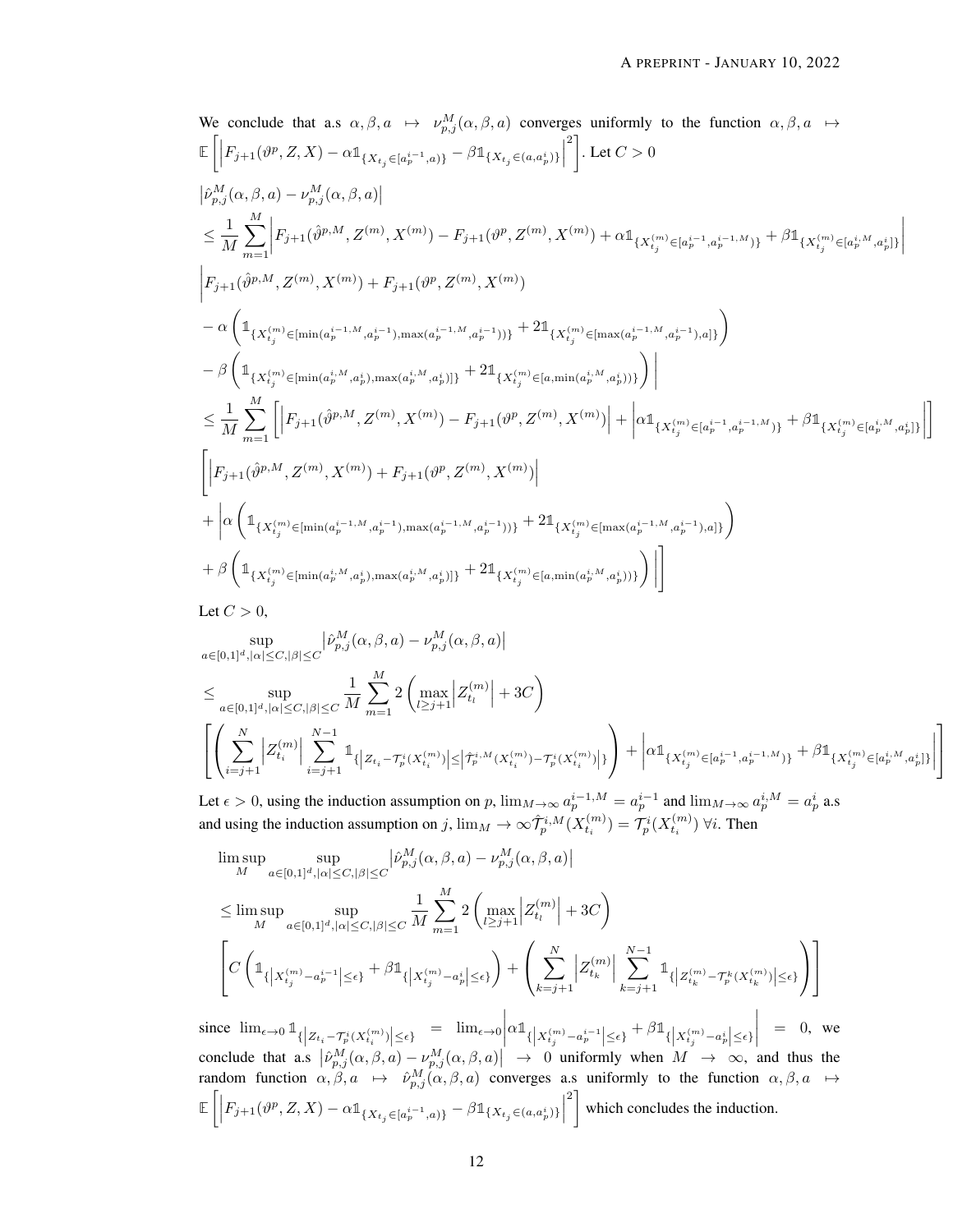$\Box$ 

**Theorem 4.8.** Assume that for all  $p \in \mathbb{N}^*$ , and all  $1 \leq j \leq N-1$ ,  $\mathbb{P}(Z_{t_j} = \mathcal{T}_p^j(X_{t_j}, \theta_j^p)) = 0$ . Then, for  $\alpha = 1, 2$ *and for every*  $j = 1, \ldots, N$ ,

$$
\lim_{M \to \infty} \frac{1}{M} \sum_{i=1}^{M} \left( Z_{\tau_j^{p,(m)}}^{(m)} \right)^{\alpha} = \mathbb{E} \left[ (Z_{\tau_j^p})^{\alpha} \right]
$$
 a.s.

*Proof.* Note that  $\mathbb{E}\left[ (Z_{\tau_j^p})^{\alpha} \right] = \mathbb{E}\left[ F_j(\vartheta^p, Z, X)^{\alpha} \right]$  and by the strong law of large numbers

$$
\lim_{M \to \infty} \frac{1}{M} \sum_{m=1}^{M} F_j \left( (\vartheta^p, Z^{(m)}, X^{(m)})^{\alpha} \right) = \mathbb{E} \left[ F_j (\vartheta^p, Z, X)^{\alpha} \right]
$$
 a.s.

It remains to prove that

$$
\Delta F_M = \frac{1}{M} \sum_{m=1}^{M} \left( F_j(\hat{\vartheta}^{p,M}, Z^{(m)}, X^{(m)})^{\alpha} - F_j((\vartheta^p, Z^{(m)}, X^{(m)})^{\alpha}) \right) \xrightarrow[M \to \infty]{a.s} 0.
$$

For any  $x, y \in \mathbb{R}$ , and  $\alpha = 1, 2, |x^{\alpha} - y^{\alpha}| \le |x - y||x^{\alpha-1} + y^{\alpha-1}|$ . Using Lemma [4.6](#page-7-2) and Equation [\(8\)](#page-3-0), we have

$$
\begin{split} |\Delta F_M| &\leq \frac{1}{M} \sum_{m=1}^M \Big| F_j(\hat{\vartheta}^{p,M}, Z^{(m)}, X^{(m)})^{\alpha} - F_j(\vartheta^p, Z^{(m)}, X^{(m)})^{\alpha} \Big| \\ &\leq 2 \frac{1}{M} \sum_{m=1}^M \sum_{i=j}^N \max_{k \geq j} \Big| Z_{t_k}^{(m)} \Big|^{\alpha-1} \Big| Z_{t_i}^{(m)} \Big| \sum_{i=j}^{N-1} \mathbb{1}_{\{ \Big| Z_{t_i}^{(m)} - \mathcal{T}_p^i(X_{t_i}^{(m)}) \Big| \leq \Big| \hat{\mathcal{T}}_p^{i,M}(X_{t_i}^{(m)}) - \mathcal{T}_p^i(X_{t_i}^{(m)}) \Big| \} . \end{split}
$$

Using Proposition [4.7,](#page-7-3) for all  $i = j, ..., N-1$ ,  $\left| \hat{\mathcal{T}}_p^{i,M}(X_{t_i}) - \mathcal{T}_p^{i}(X_{t_i}) \right| \to 0$  a.s when  $M \to \infty$ . Then for any  $\epsilon > 0$ ,

$$
\limsup_{M} |\Delta F_M| \n\leq 2 \limsup_{M} \frac{1}{M} \sum_{m=1}^{M} \sum_{i=j}^{N} \max_{k \geq j} \left| Z_{t_k}^{(m)} \right|^{\alpha-1} \left| Z_{t_i}^{(m)} \right| \sum_{i=j}^{N-1} \mathbb{1}_{\left\{ | Z_{t_i}^{(m)} - T_p^i(X_{t_i}^{(m)}) | \leq \epsilon \right\}} \n\leq 2 \mathbb{E} \left[ \sum_{i=j}^{N} \max_{k \geq j} |Z_{t_k}|^{\alpha-1} |Z_{t_i}| \sum_{i=j}^{N-1} \mathbb{1}_{\left\{ | Z_{t_i} - T_p^i(X_{t_i}) | \leq \epsilon \right\}} \right].
$$

We conclude that  $\limsup_M|\Delta F_M| = 0$  by letting  $\epsilon$  go to 0 which ends the proof.

 $\hfill\square$ 

# 5 Random forests

**Definition 5.1.** A Random Forest is a collection of regression trees  $\{\mathcal{T}_{p,\Theta_k},k=1,\ldots\}$  where the  $\{\Theta_k\}$  are i.i.d *random vectors. We denote the resulting forest by*  $\mathcal{H}_{B,p}(X) = \sum_{k=1}^B \frac{1}{B} \mathcal{T}_{p,\Theta_k}(X)$  where B is the number of trees in *the forest and p the depth of the trees, and*  $\mathcal{H}_p = \mathbb{E}_{\Theta} [\mathcal{T}_{p,\Theta}] = \lim_{B\to\infty} \mathcal{H}_{B,p}(X)$ 

Theorem 5.2.

$$
\lim_{B \to \infty} \mathbb{E}\left[ \left| Y - \mathcal{H}_{B,p}(X) \right|^2 \right] = \mathbb{E}\left[ \left| Y - \mathcal{H}_p(X) \right|^2 \right]
$$

*See Theorem 11.1 in [\(Breiman, 2001\)](#page-20-10).*

<span id="page-12-0"></span>Theorem 5.3.

$$
\mathbb{E}\left[\left|Y-\mathcal{H}_p(X)\right|^2\right] \leq \bar{\rho}\mathbb{E}_{\Theta}\left[\mathbb{E}\left[\left|Y-\mathcal{T}_{p,\Theta}(X)\right|^2\right]\right]
$$

*where*  $\bar{\rho}$  *is the weighted correlation between the residuals*  $Y - \mathcal{T}_{p,\Theta}(X)$  *and*  $Y - \mathcal{T}_{p,\Theta'}(X)$  *and*  $\Theta$  *and*  $\Theta'$  *are independent. See Theorem 11.2 in [\(Breiman, 2001\)](#page-20-10)*

Theorem [5.3](#page-12-0) says that to have a good generalization error in the random forest, one should have small generalization errors in the basis trees, and the basis trees should not be highly correlated.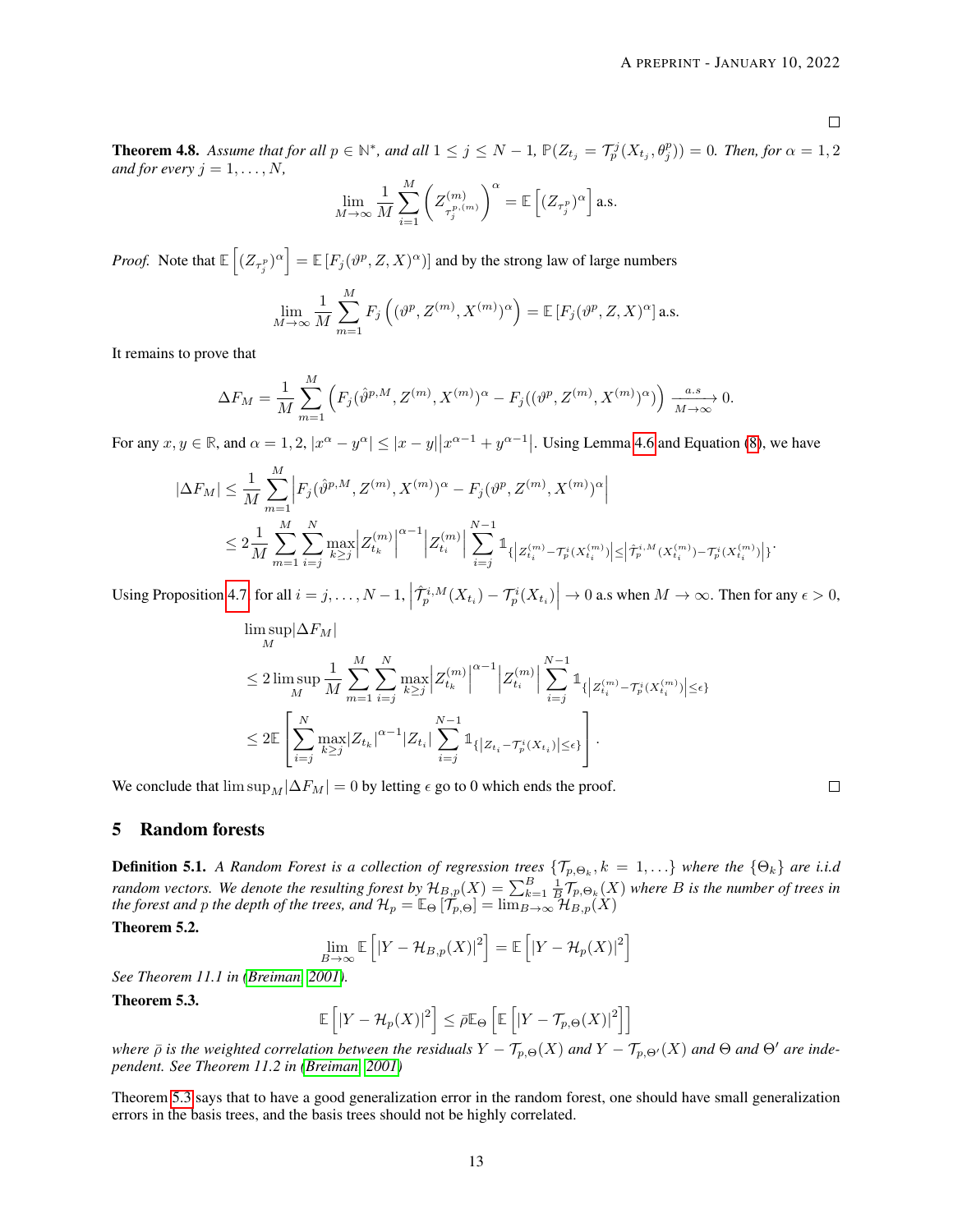# 6 Numerical results

## 6.1 Description

This section studies the price of some Bermudan options using regression trees or random forests to approximate the conditional expectations. We compare the results to some reference prices and those given by the standard Longstaff Schwarz method with regression on polynomial functions. We use the Scikit-Learn library in Python, [\(Pedregosa](#page-20-17) [et al., 2011\)](#page-20-17). For regression trees, this library offers two methods of splitting: "best" to choose the best split, meaning that the split threshold is the one that minimizes the MSE and the direction for splitting is the one that gives the lowest MSE among all directions. "random" to choose the best random split, meaning that the split threshold is the one that minimizes the MSE and the direction for splitting is chosen randomly. For the following tests, we will use the latter method, which is just slightly different from what we presented in Section [2](#page-1-1) in the way that no mid-point cuts will be considered. We also use the feature min\_samples\_leaf which allows us to set a minimum number of samples in each node. This will allow us to avoid over-fitting. For random forests, we will use the bootstrapping method (Bootstrap=True), meaning that for each tree in the forest, we will use a sub-sample drawn randomly and with replacement from the training data. We will also use the feature max\_samples which allows having a specific number of data points or a percentage of the training data attributed to each tree. Having the trees trained on different data as much as possible allows us to have a low correlation between the trees which, using Theorem [5.3,](#page-12-0) should make the random forest more robust.

Following the work of [\(Longstaff and Schwartz, 2001\)](#page-20-0), we only use the in-the-money paths to learn the continuations values, which significantly improves the numerical computations. All the prices that we show are obtained after resimulation, meaning that the paths used in the estimation of the conditional expectations are not the same ones used by the Monte Carlo which means that the prices we show are unbiased.

#### 6.2 Black and Scholes

Consider the Black and Scholes model

$$
\begin{cases} dS_t^i &= rS_t^i dt + \sigma_i S_t^i dB_t^i, \\ d < B^i, B^j >_t = \rho_{ij} dt. \end{cases}
$$

where  $\sigma_i$  is the volatility of the underlying  $S^i$ , assumed to be deterministic, r is the interest rate, assumed constant, and  $\rho_{ij}$ , represents the correlation between the underlyings  $S^i$  and  $S^j$ , assumed constant.

#### 6.2.1 One-dimensional put option

We consider the Bermudan put option with payoff  $(K - S_{\tau})^+$  with maturity  $T = 1$  year,  $K = 110$ ,  $S_0 = 100$ ,  $\sigma = 0.25$ , exercisable at  $N = 10$  different dates. We consider  $r = 0.1$ . We have a reference price for this option of 11.987 computed by a convolution method in [\(Lord et al., 2007\)](#page-20-18). The LSM algorithm converges to the correct price with only a polynomial of degree 3. Figure [1,](#page-14-0) shows the price of the option when we use regression trees with a random split strategy (continuous line) or a best split strategy (dotted line) to estimate the conditional expectations. With the random strategy, the best price we get is 11.89. The case  $\min$  samples leaf=1 and  $\max$  depth=20 gives a price of 10.5, which is far from the reference price. This result is due to over-fitting. In fact, for this case, the number of degrees of freedom is too big. The tree fits the training data too well, but it cannot generalize when confronted with new data. For the best split strategy, we obtain a slightly better price of 11.94. However, depending on the tree parameters, the price fluctuates, and we can see that the best split strategy is not necessarily better than the random split strategy. Thus, for the following, we will keep using the random split strategy. Random forests with basis trees of maximum depth 5 and minimum 100 samples in each leaf converge to the correct price with only ten trees.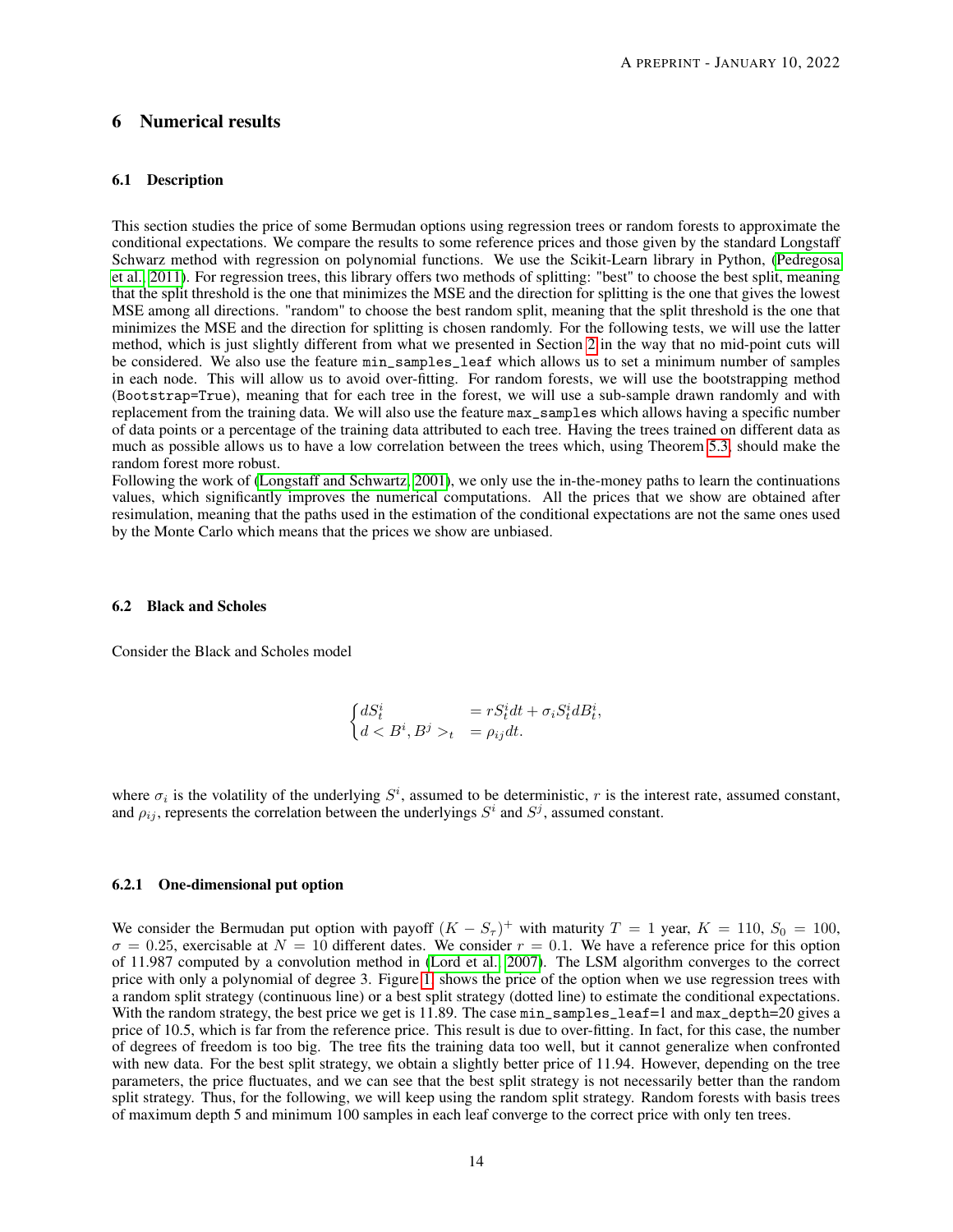<span id="page-14-0"></span>

Figure 1: one dimensional put with regression trees, true price=11.987

## 6.2.2 Call option on the maximum of two assets

We consider a call option on the maximum of 2 assets with payoff  $(\max(S_\tau^1, S_\tau^2) - K)^+$ , we use the same set of parameters as in [\(Glasserman, 2004\)](#page-20-19), for which we have reference prices of 13.90, 8.08 and 21.34 for  $S_0^i = 100, 90$ and 110 respectively. The LSM algorithm using a polynomial of degree 5 converges to a price of 13.90, 8.06, 21.34 for the cases  $K = 100, 90, 110$  respectively. This is a small dimensional problem, so the convergence of the LSM is expected. With regressions trees we have slightly less satisfying results as shown in Figure [2.](#page-14-1) We can still see the case of over-fitting when giving the regression trees too many degrees of freedom. Aggregating the regression trees into random forests immediately improves the results as shown in Figure [3.](#page-15-0) Note that the lower the percentage of data in each basis tree, the better the results. This confirms the results of Theorem [5.3](#page-12-0) .

<span id="page-14-1"></span>

Figure 2: Call on the maximum of two assets with regression trees,  $K = 100, T = 3$  years,  $\sigma^i = 0.2, r = 0.05, \rho_{ij} = 0.05$  $0, \delta_i = 0.1, N = 9, M = 100,000$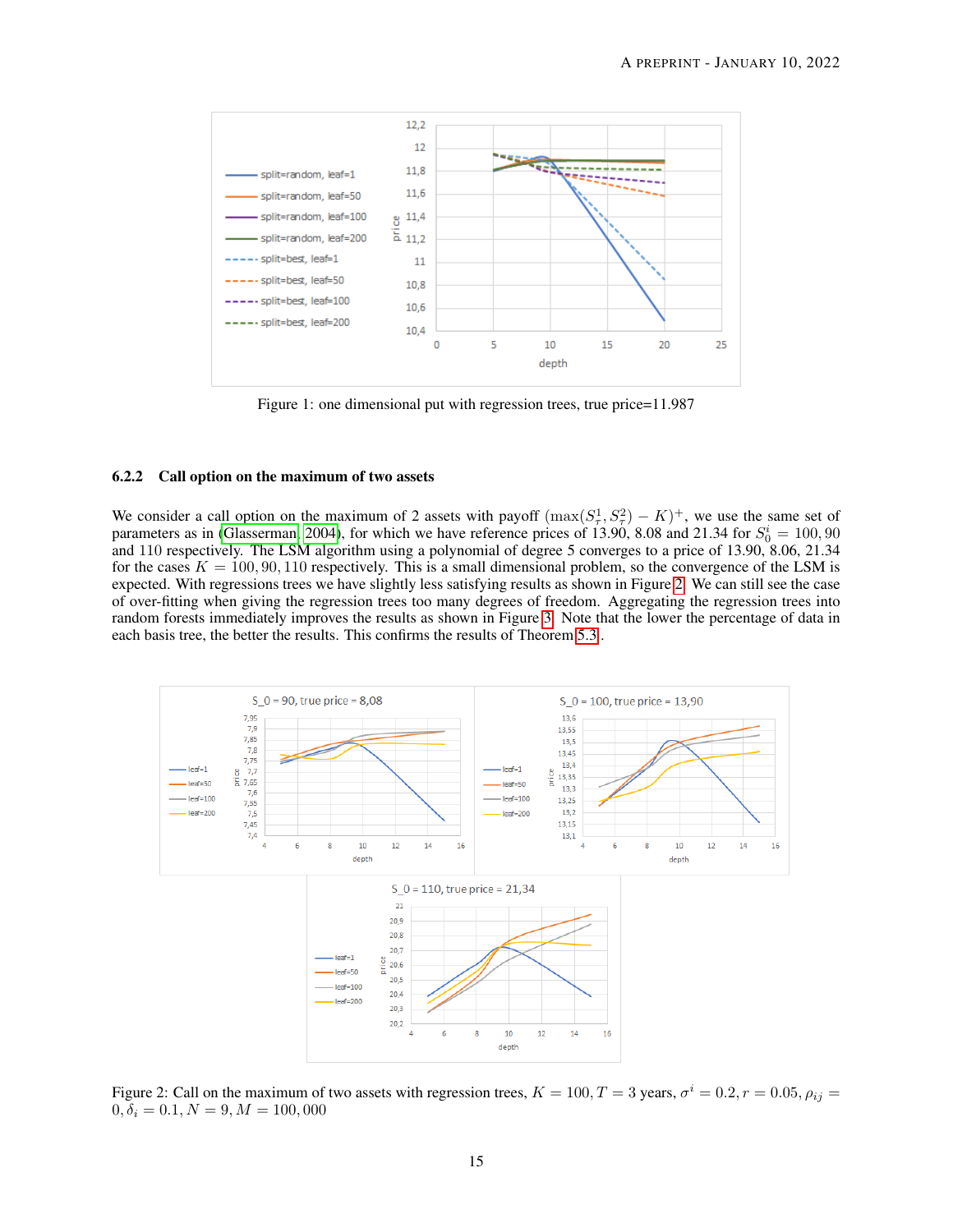<span id="page-15-0"></span>

Figure 3: Call on the maximum of two assets with random forests,  $K = 100, T = 3$  years,  $\sigma^i = 0.2, r = 0.05, \rho_{ij} = 0.05$  $0, \delta_i = 0.1, N = 9, M = 100,000$ 

## 6.2.3 Geometric basket option

We consider a Bermudan Put option on a geometric basket of d underlying with payoff  $\left(K - \left(\prod_{i=1}^{d} A_i\right)\right)$  $i=1$  $S_{\tau}^i)^{\frac{1}{d}}\Big)^+$ . We test the following option for  $d = 2, 10, 40$  for which we have reference prices from [\(Cox et al., 1979\)](#page-20-20) using the CRR tree method. With the LSM algorithm, we converge to the correct price 4.57 for the case  $d = 2$ , using only a polynomial of degree 3. For the case  $d = 10$ , we can at most use a polynomial of degree 3 due to the curse of dimensionality. With this parametrization, we obtain a price of 2.90 for a true price of 2.92. For the case  $d = 40$ , we cannot go further than a polynomial of degree 1, which yields a price of 2.48 for a reference price of 2.52. Figure [4](#page-16-0) shows the results obtained with regression trees. For the case  $d = 2$ , the best price we get is 4.47 and, as expected, the LSM algorithm has a better performance. This is also the case for the cases  $d = 10$  and  $d = 40$  where the best prices we obtain are 2.84 and 2.46 respectively. Notice that even though these are high dimensional cases, the trees converge with only a depth of 5 or 8. We also notice the importance of the parameter  $\min$ \_samples\_leaf. In fact, letting the trees grow without managing this parameter (case leaf1) leads to a problem of over-fitting. The results get better when we use random forests as shown in Figure [5.](#page-16-1) For these random forests we used basis trees of max\_depth=8 and min\_samples\_leaf=100. Notice for the case  $d = 2$ , the curve where only 50% of the data is used gives much better results as in this case the basis trees are the less correlated. For the cases  $d = 10$  and  $d = 40$ , the best choice is not necessarily to use 50% of the data in each tree. As these are larger dimensions, having the trees trained on a small percentage of the training data maybe not enough. One may consider extending the size of the training data itself. Furthermore, we notice that once the percentage of data to use in each tree is chosen, the price of the option converges as the number of trees in the forest grows.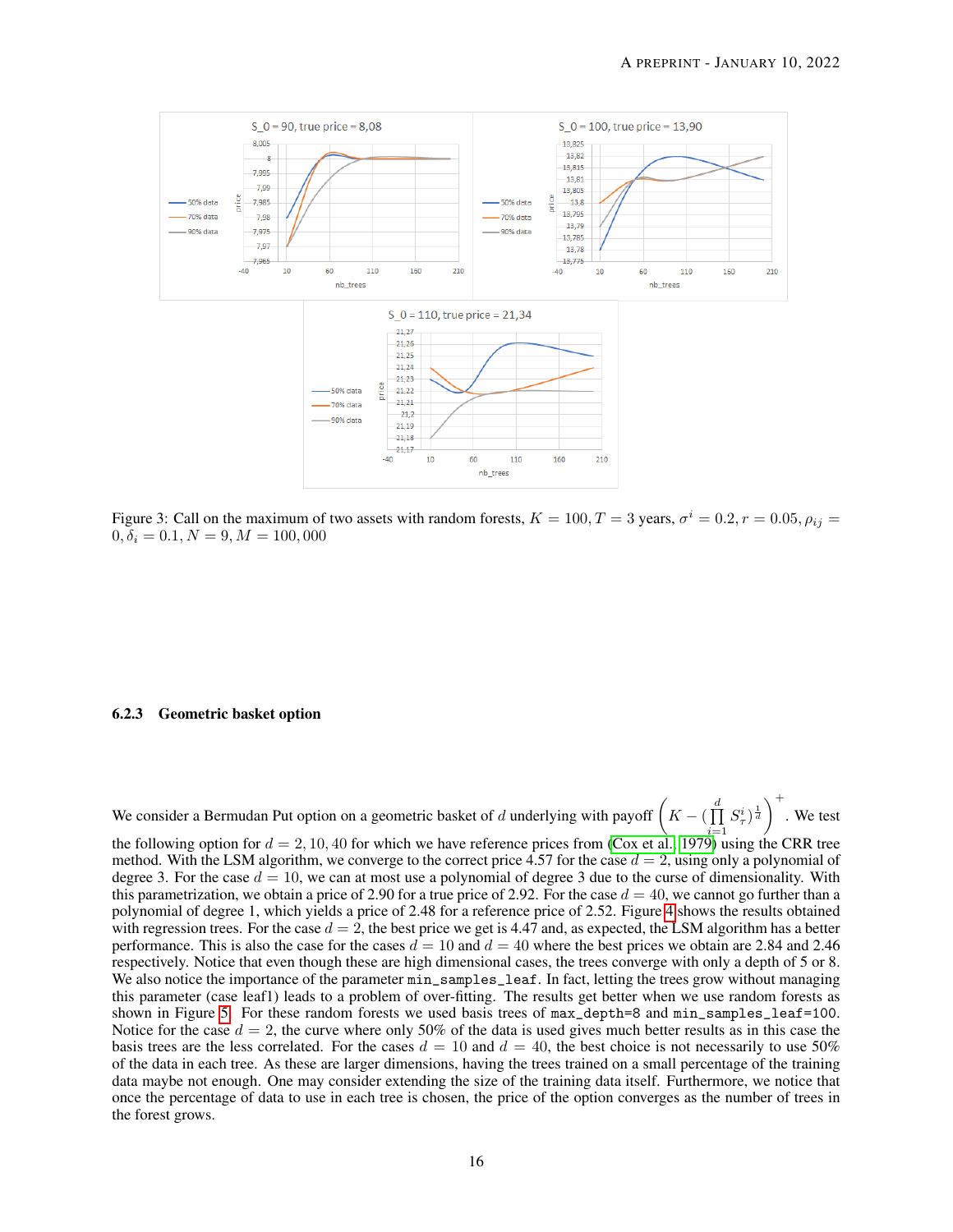<span id="page-16-0"></span>

Figure 4: Geometric put option with regression trees

<span id="page-16-1"></span>

Figure 5: Geometric put option with random forests

# 6.2.4 A put basket option

We consider a put option on the basket of  $d = 40$  asset with payoff  $(K - \sum_{i=1}^d \omega_i S_T^i)^+$ . We test this payoff for  $d = 40$  for which we have a reference price from [\(Goudenège et al., 2019\)](#page-20-21) between 2.15 and 2.22 using the following set of parameters:  $T = 1, S_i = 100, K = 100, r = 0.05, \sigma_i = 0.2, \rho_{ij} = 0.2, \omega_i = \frac{1}{d}$  and  $N = 10$ . With a polynomial of degree 1, we obtain a price of 2.15 using the LSM algorithm. The results obtained with regression trees are shown in Figure [6](#page-17-0)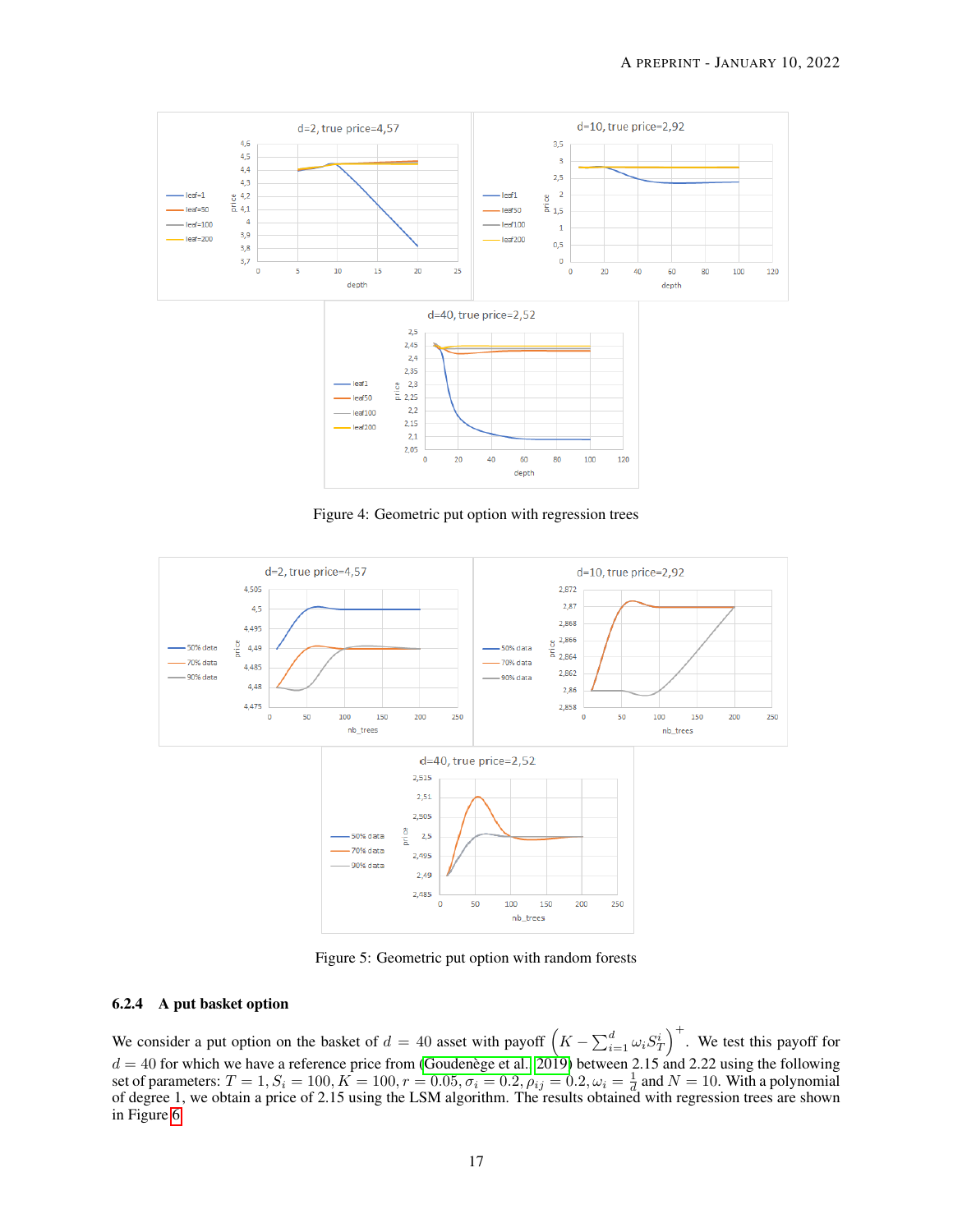<span id="page-17-0"></span>

Figure 6: Put on a basket of 40 asset with regression trees

Even though this example is high dimensional, we do not need a lot of parameters to estimate the conditional expectations (the trees converge for very small depths). This will not be the case for the next example which is very non linear. The aggregation into random forests leads to a price of 2.16 using only 50 trees.

## 6.2.5 A call on the max of 50 asset

We consider a call option on the maximum of  $d = 50$  asset with payoff  $\left(\max_{1 \le i \le d} (S_T^i) - K\right)^+$  with the following characteristics:  $K = 100, T = 3$  years,  $S_0^i = 100, \sigma_i = 0.2, \delta_i = 0.1, \rho_{ij} = 0 \ \forall i, j, r = 0.05, N = 9, M = 100000$ . [\(Becker et al., 2019\)](#page-20-22) report [69.56, 69.95] as the 95% confidence interval for the option price. With the LSM algorithm we find a price of 67.88 with a polynomial of degree 1. This a difficult example and we need to use bigger trees to approach the conditional expectations. At maturity, the payoff depends only on one direction (corresponding to the best performance), if the cuts in the tree never consider that direction, the estimation will not be correct. As a result, we consider a number of cuts big enough to ensure that each direction is taken into consideration. We allow the depth to grow while monitoring the min\_samples\_leaf in order to have a significant number of samples in each leaf. Table [1](#page-17-1) shows the results obtained with regression trees. As the best price we obtain is given by depth=100 and min\_samples\_leaf = 100, we use this set of parameters for the random forest part. Table [2](#page-17-2) shows the results that we obtain with this method.

| depth | min_samples_leaf | price |
|-------|------------------|-------|
| 50    | 50               | 66,89 |
| 50    | 100              | 66.88 |
| 100   | 50               | 67.13 |
| 100   | 100              | 67.31 |
| 200   | 50               | 67.16 |
| 200   | 100              | 67.28 |

<span id="page-17-1"></span>Table 1: A call option on the maximum of 50 asset with regression trees

| nb_trees | max_samples | price |
|----------|-------------|-------|
| 10       | 50%         | 68,32 |
| 10       | 70%         | 68,32 |
| 10       | 90%         | 68.29 |

Table 2: A call option on the maximum of 50 asset with random forests

<span id="page-17-2"></span>Using only regression trees is not enough to have acceptable results. However, as soon as we aggregate the regressor into random forests, we obtain very satisfying results and with just 10 trees we converge to a good price. We can also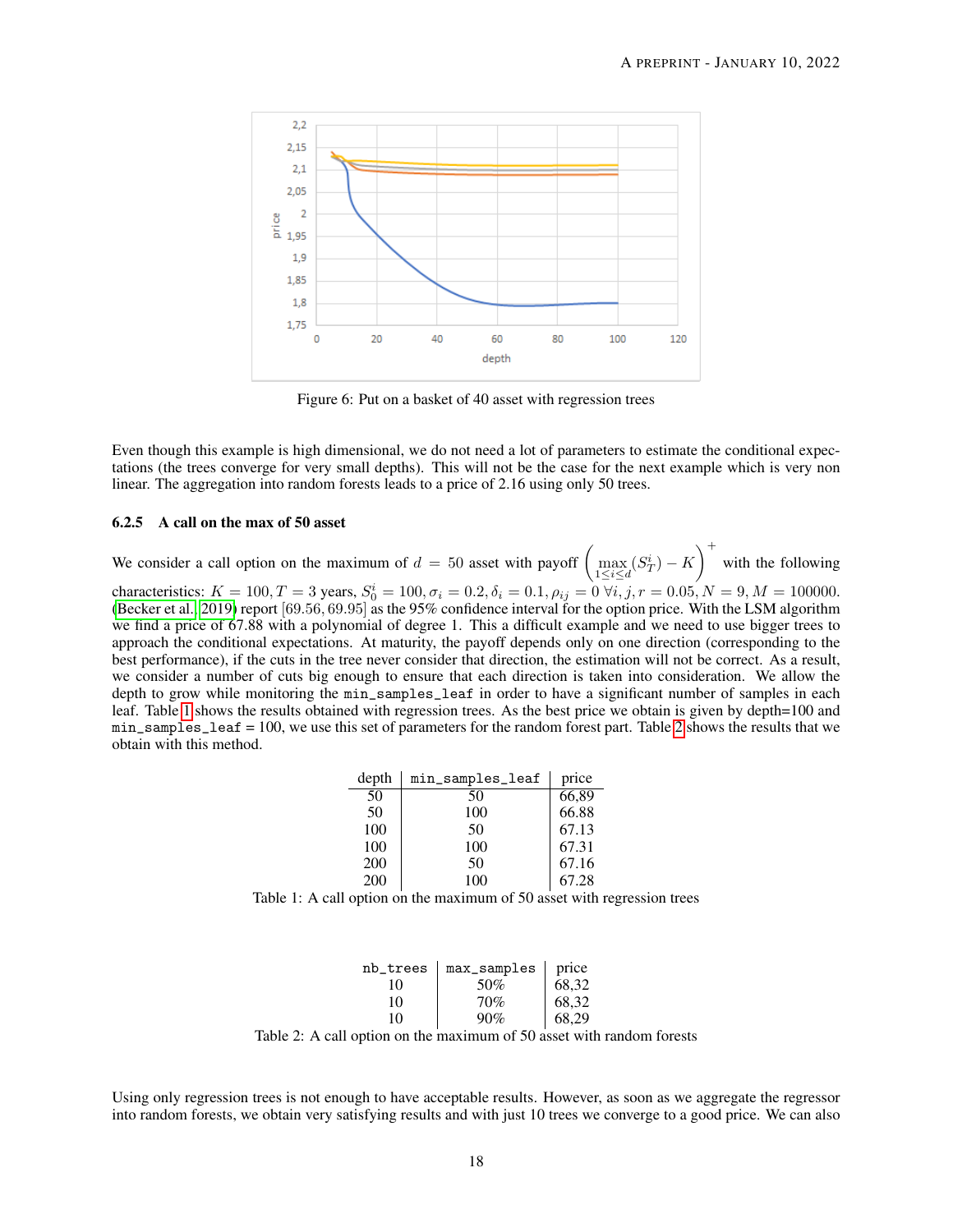notice in this example that using uncorrelated trees leads to better results (see the case max\_samples= 50% or 70% against the case  $max$ \_samples =  $90\%$ ).

#### 6.3 A put in the Heston model

We consider the Heston model defined by

$$
dS_t = S_t(r_t dt + \sqrt{\sigma_t} (\rho dW_t^1 + \sqrt{1 - \rho^2} dW_t^2))
$$
  

$$
d\sigma_t = \kappa(\theta - \sigma_t) dt + \xi \sqrt{\sigma_t} dW_t^1
$$

<span id="page-18-0"></span>and we consider a put option with payoff  $(K - S_T)^+$ . we have no reference price for this option, so we will just compare the results of regression trees and random forests to the LSM method. We use the following set of parameters:  $K = 100, S_0 = 100, T = 1, \sigma_0 = 0.01, \xi = 0.2, \kappa = 2, \rho = -0.3, r = 0.1, N = 10$  and  $M = 100, 000$ . The LSM method yields a price of 1.70. Figures [7](#page-18-0) and [8](#page-18-1) show the results obtained with regression trees and random forests. Both methods converge to the same price of LSM. We notice for this example the occurrence of the over-fitting phenomenon for regression trees with max\_depth=15 and min\_sample\_leaf=1. We also have the same behavior for random forests in function of the percentage of data given to each basis tree.



<span id="page-18-1"></span>Figure 7: A put option in the Heston model with regression trees



Figure 8: A put option in the Heston model with random forests

# 7 Conclusion

Pricing Bermudan options comes down to solving a dynamic programming equation where the main trouble comes from the computation of the conditional expectations representing the conditional expectations. We have explored the usage of regression trees and random forests for the computations of these quantities. We have proved in two steps the convergence of the algorithm when regression trees are used: first, the convergence of the conditional expectations; Then, the convergence of the Monte Carlo approximation. This problem was particularly hard to solve given that the regression trees do not solve a global optimization problem as does the functional regression used in the LSM algorithm. We have shown through numerical experiments that we obtain good prices for some classical examples using regression trees. The aggregation of regression trees into random forests yields even better results. We came to the conclusion that for small dimensional problems, a simpler algorithm like the LSM is efficient enough. However,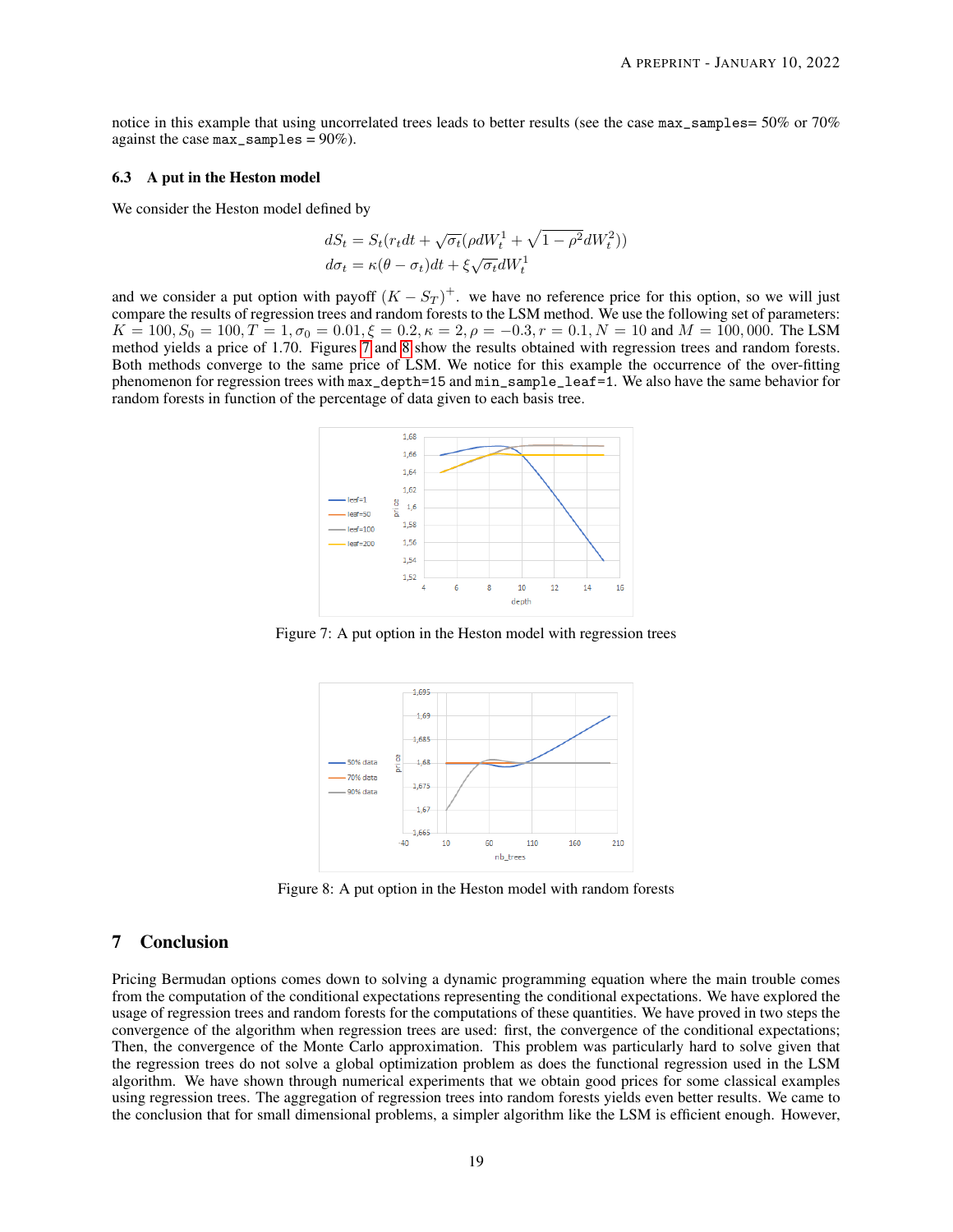for high dimensional problems, the usage of polynomial regressions becomes impossible as this technique suffers from the curse of dimensionality. In this case, it is interesting to consider using random forests. Instead of using all the features of the problem, the basis trees in the forest only use a subset of the features which can help combat the problem of the curse of dimensionality.